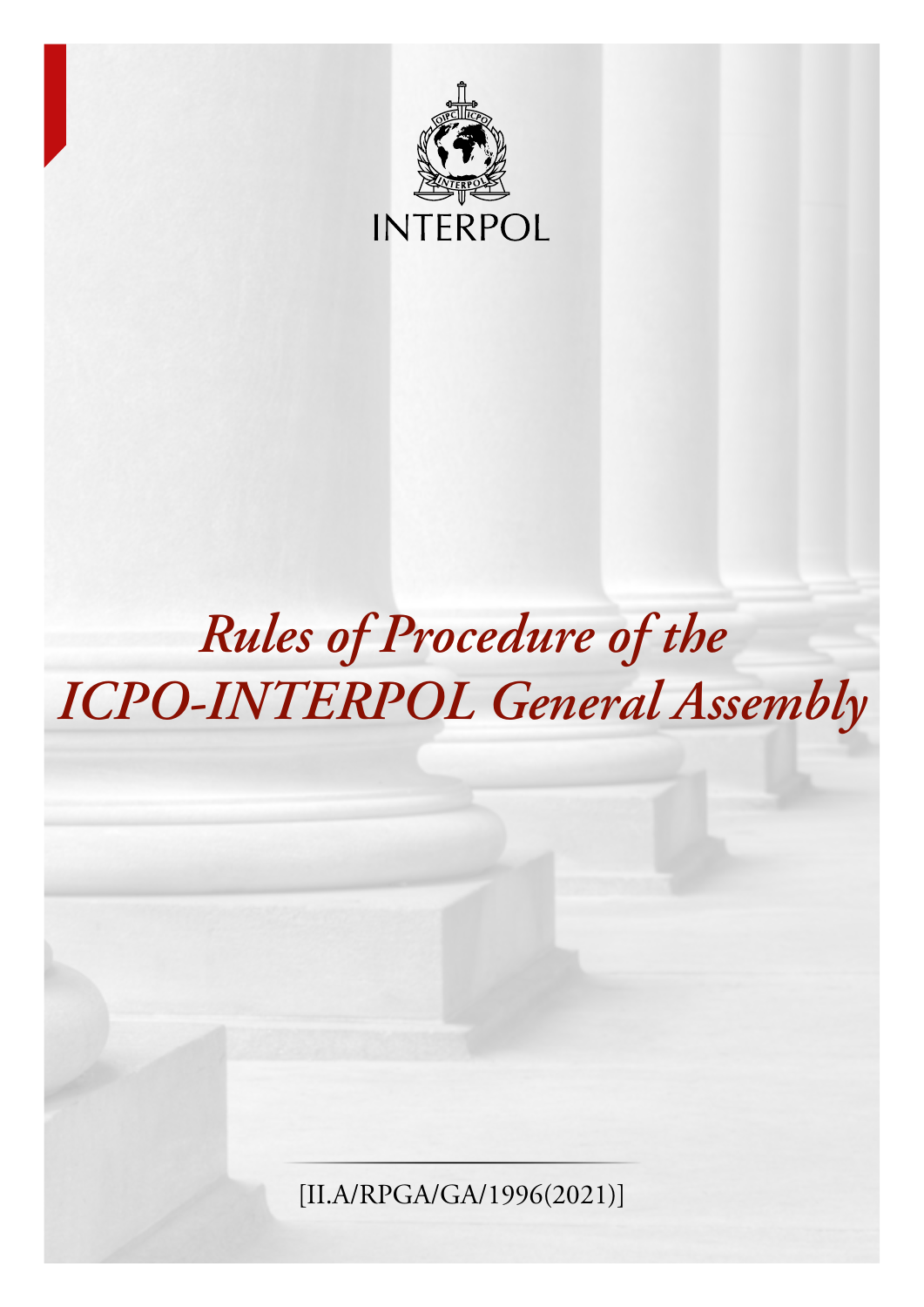# **REFERENCES**

Rules of Procedure of the ICPO-INTERPOL General Assembly adopted by the General Assembly at its 65th session (Antalya – 1996).

Articles 3 and 18 of the Rules of Procedure of the General Assembly, as amended by the General Assembly during its 66th session (New Delhi – 1997).

Article 40A added to the Rules of Procedure of the General Assembly during the 68th General Assembly session (Seoul, 1999).

Articles 3 and 17 of the Rules of Procedure of the General Assembly, as amended by the General Assembly during its 73rd session (Cancún – 2004) by Resolution AG-2004-RES-12.

Articles 7 and 8 of the Rules of Procedure of the General Assembly, as amended by the General Assembly during its 73rd session (Cancún – 2004) by Resolution AG-2004-RES-11.

Articles 36 and 48 of the Rules of Procedure of the General Assembly, as amended by the General Assembly during its 88th session (Santiago – 2019) by Resolution GA-2019-88-RES-10.

Articles 3, 7, 8, 21, 22, 24, 25, 31, 35, 38, 39, 40, 46, 47, 48, 49, 50, 51, 58, 62 and 63 of the Rules of Procedure of the General Assembly, as amended by the General Assembly during its 89th session (Istanbul – 2021) by Resolution GA-2021-89-RES-02.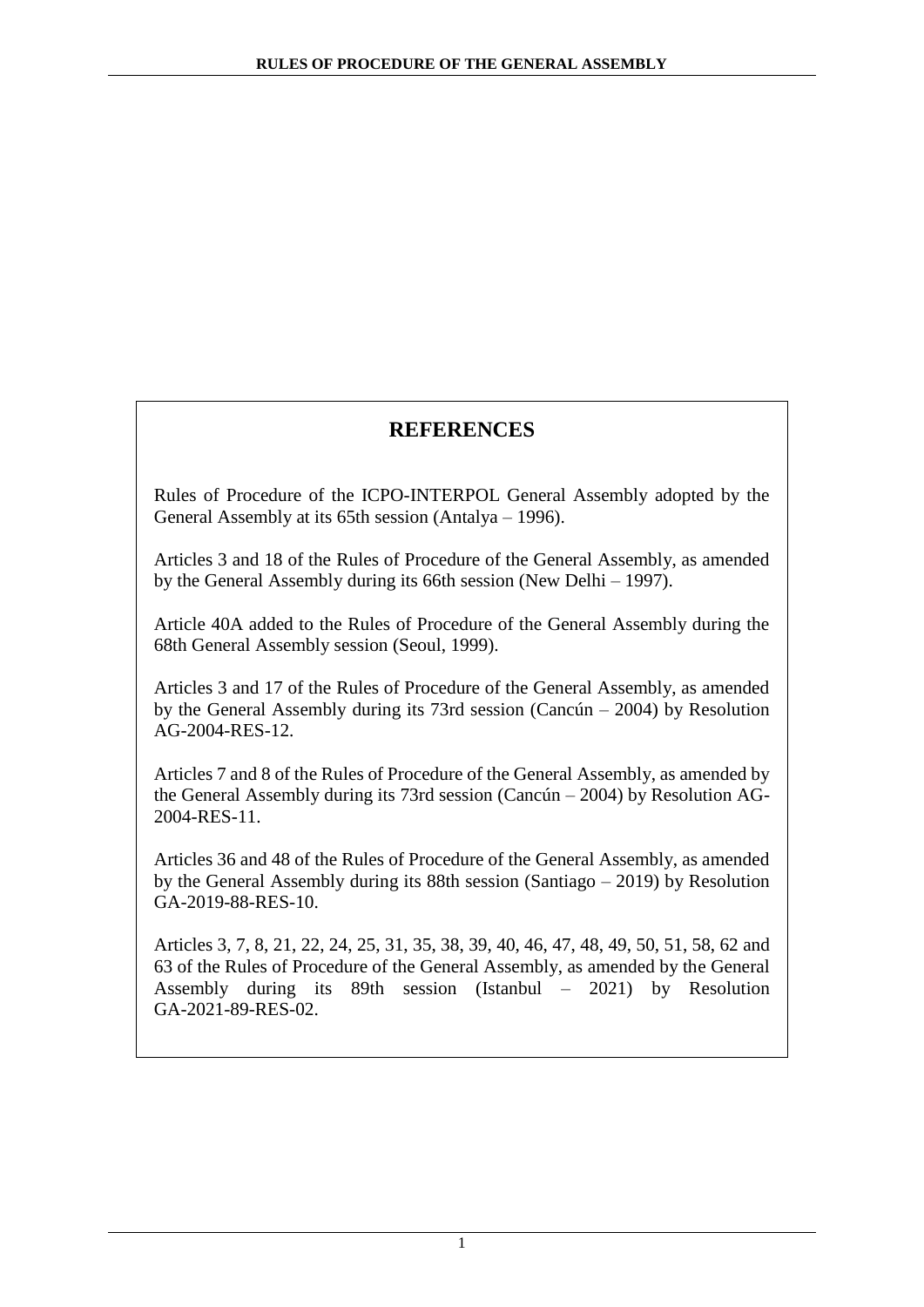# **CONTENTS**

| Article 17: Obligations incumbent upon countries hosting General Assembly sessions 8 |   |
|--------------------------------------------------------------------------------------|---|
|                                                                                      |   |
|                                                                                      |   |
|                                                                                      |   |
|                                                                                      | 8 |
|                                                                                      |   |
|                                                                                      |   |
|                                                                                      |   |
|                                                                                      |   |
| CHAPTER V: POINTS OF ORDER AND PROCEDURAL MOTIONS9                                   |   |
|                                                                                      |   |
|                                                                                      |   |
|                                                                                      |   |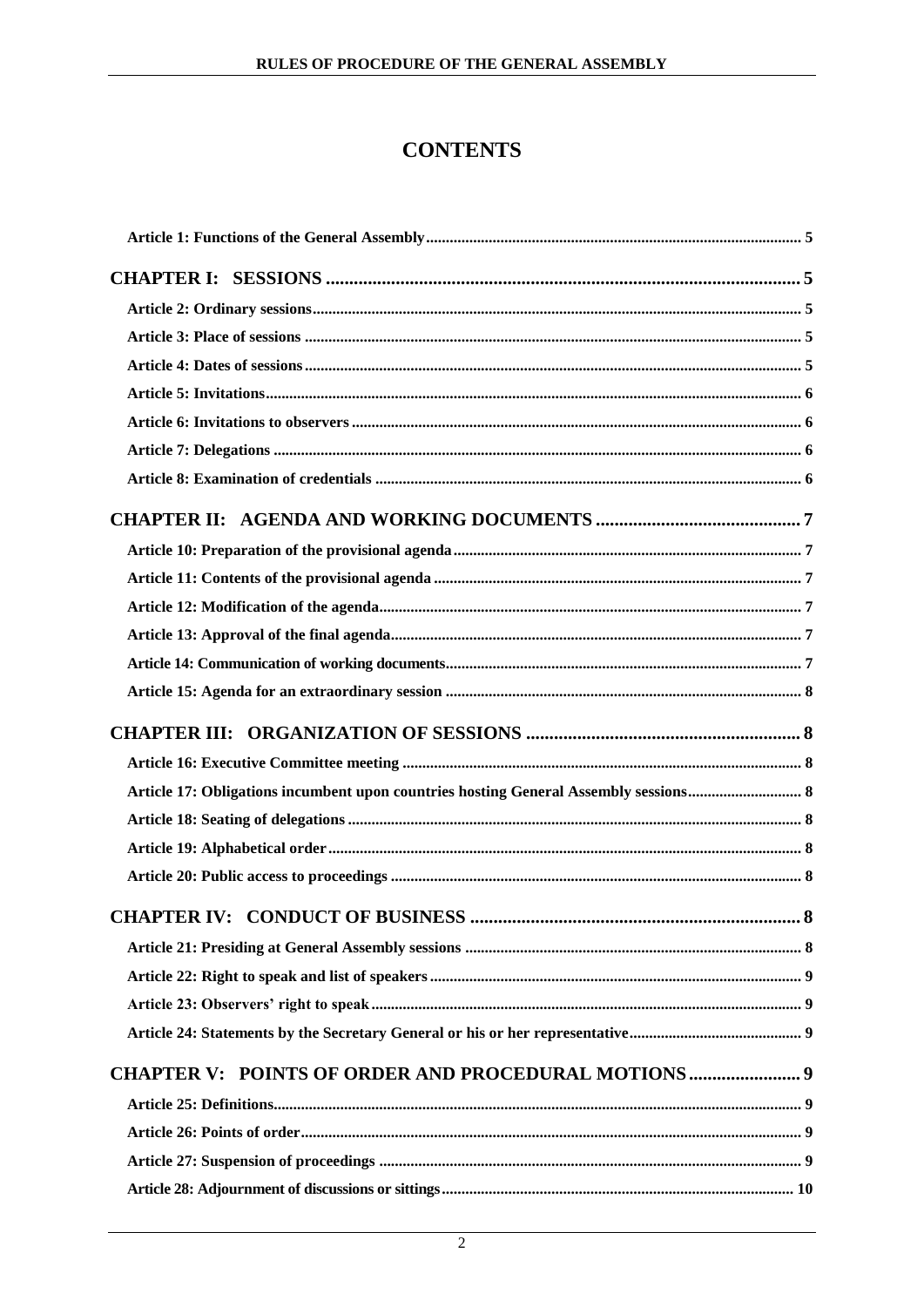# **RULES OF PROCEDURE OF THE GENERAL ASSEMBLY**

| <b>CHAPTER VII: PROCEDURE FOR ELECTION AND APPOINTMENT  14</b>                 |      |
|--------------------------------------------------------------------------------|------|
|                                                                                |      |
|                                                                                |      |
|                                                                                |      |
| Article 49: Termination of the term of office of an Executive Committee member | . 15 |
|                                                                                |      |
|                                                                                |      |
|                                                                                |      |
|                                                                                |      |
|                                                                                |      |
|                                                                                |      |
|                                                                                |      |
|                                                                                |      |
|                                                                                |      |
| <b>CHAPTER IX: SECRETARIAT FACILITIES FOR THE GENERAL ASSEMBLY.17</b>          |      |
|                                                                                |      |
|                                                                                |      |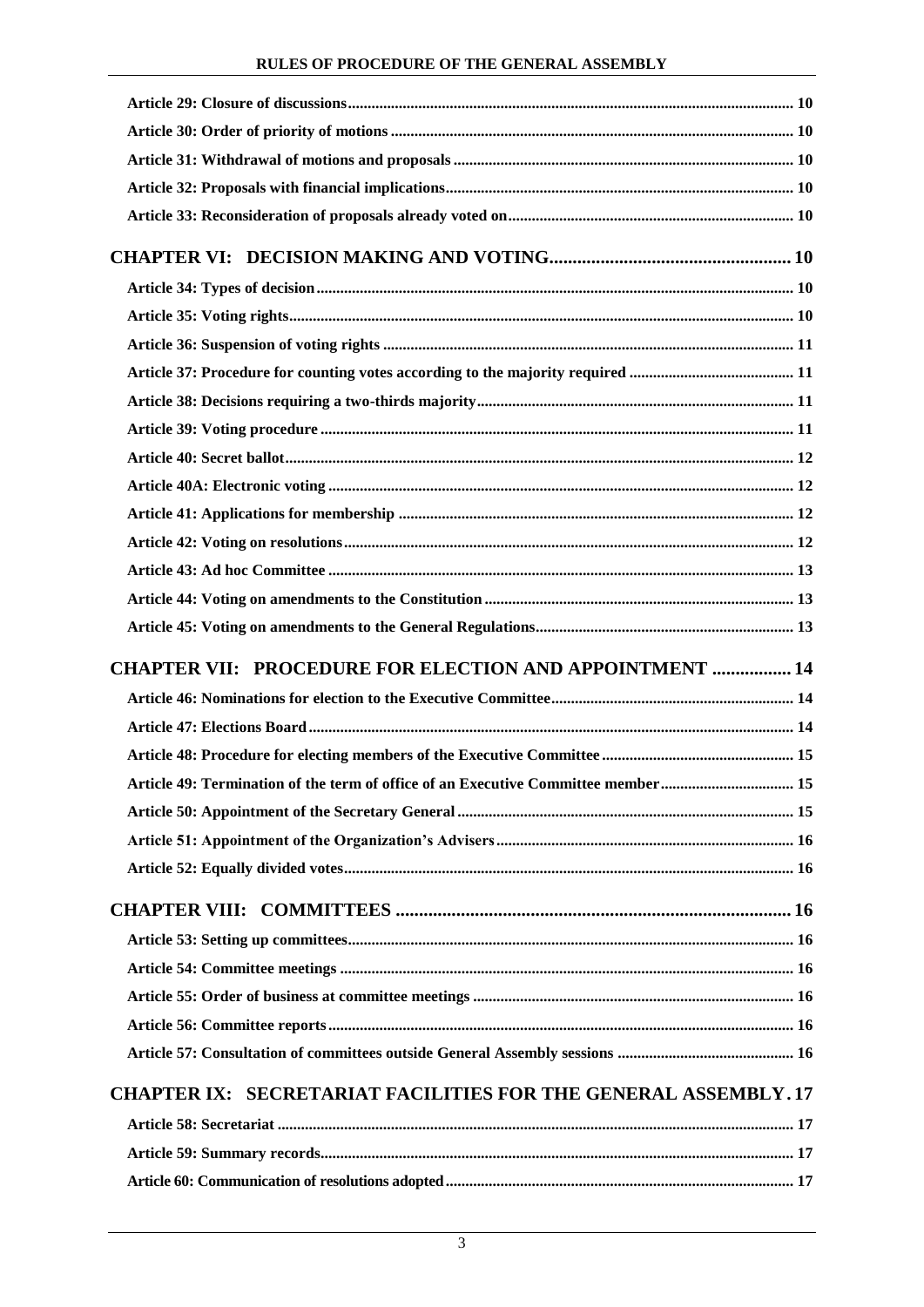| Article 63: Travel and subsistence expenses for those attending the General Assembly 17     |  |
|---------------------------------------------------------------------------------------------|--|
|                                                                                             |  |
|                                                                                             |  |
| Article 66: Conflict between the present Rules of Procedure and the Constitution or General |  |
|                                                                                             |  |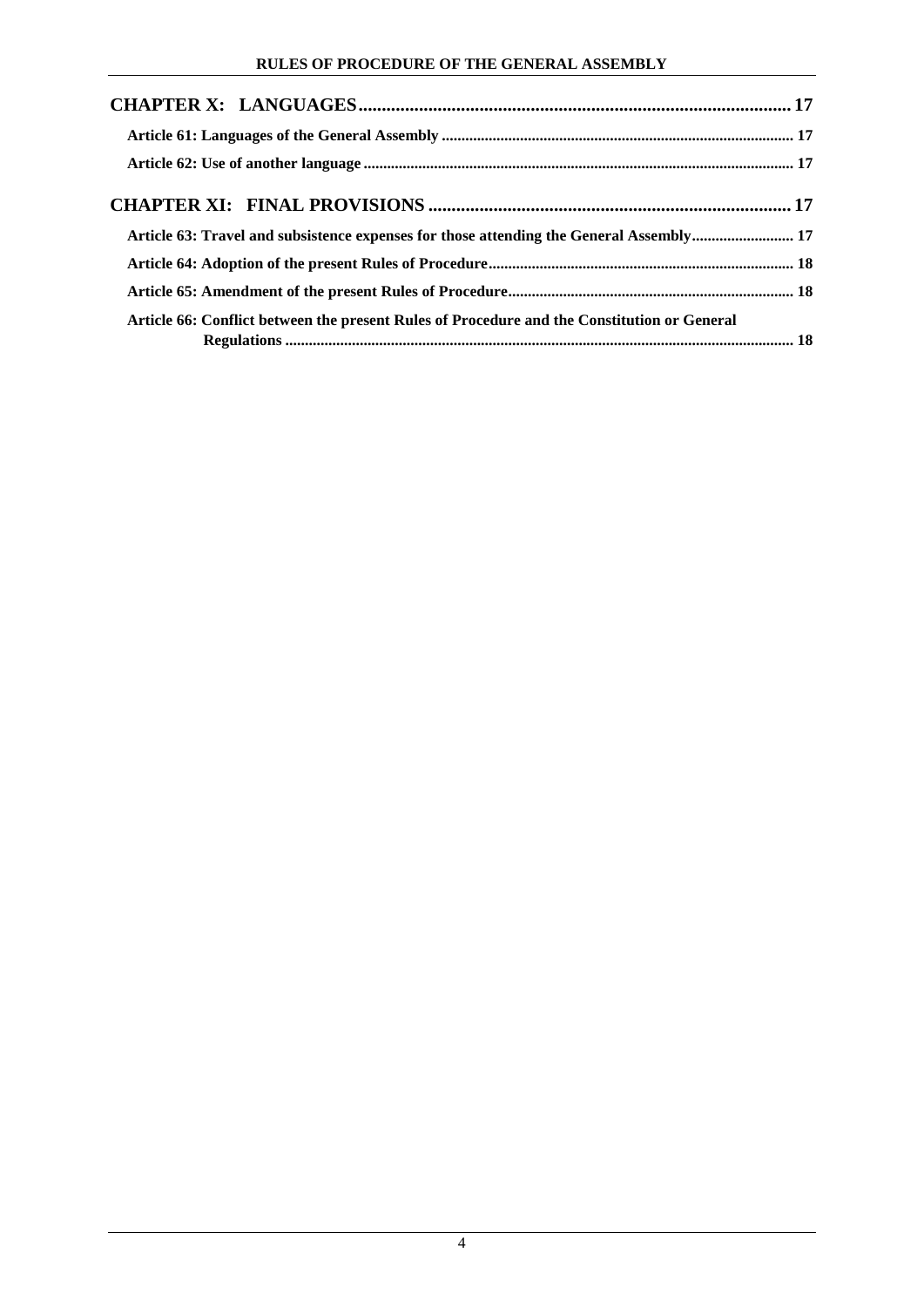# <span id="page-5-0"></span>**Article 1: Functions of the General Assembly**

In conformity with Article 8 of the Organization's Constitution, hereinafter referred to as "the Constitution", the functions of the General Assembly – which is the Organization's supreme governing body – are as follows:

- (a) To assume the responsibilities laid down in the Constitution, which include deciding on applications for membership in conformity with Article 4 of the Constitution and on amendments to the Constitution and to the Organization's General Regulations, hereinafter referred to as "the General Regulations";
- (b) To determine principles and decide on general measures suitable for achieving the Organization's objectives as set out in Article 2 of the Constitution;
- (c) To examine and approve the general programme of activities prepared by the Secretary General for the coming year, in conformity with Articles 26 and 29 of the Constitution;
- (d) To adopt any other regulations deemed necessary, in conformity with Article 44 of the Constitution;
- (e) To elect persons to the various offices mentioned in the Constitution, notably those of the President, the Vice-Presidents and the members of the Executive Committee, in conformity with Article 16 of the Constitution;
- (f) To appoint the Secretary General, in conformity with Article 28 of the Constitution;
- (g) To adopt resolutions and make recommendations to Members on matters with which the Organization is competent to deal, in conformity with Article 17 of the General Regulations;
- (h) To approve the Organization's accounts and determine its financial policy, inter alia by establishing the basis of Members' contributions and by approving the Organization's budget, in conformity with Articles 39 and 40 of the Constitution;
- (i) To examine and approve any agreements to be made with States or other organizations, in conformity with Article 41 of the Constitution.

# **CHAPTER I: SESSIONS**

# <span id="page-5-2"></span><span id="page-5-1"></span>**Article 2: Ordinary sessions**

In conformity with Article 10 (first sentence) of the Constitution and Article 2 of the General Regulations, the Organization's General Assembly shall meet in ordinary session every year.

# <span id="page-5-3"></span>**Article 3: Place of sessions**

- (1) In conformity with Article 12 of the Constitution, the General Assembly shall choose where its sessions shall be held.
- (2) In conformity with Article 3(1) of the General Regulations, any Member of the Organization may invite the General Assembly to hold a session of the General Assembly on its territory. Its application to do so must be submitted as provided in Article 2 of the Rules concerning the organization of General Assembly sessions.
- (3) If the General Assembly does not choose a meeting place because no invitations have been forthcoming, the session shall be held in the Headquarters country or at an alternative location that meets the requirements of the Rules concerning the organization of General Assembly sessions.
- (4) In conformity with Article 12 of the Constitution and Article 5 of the General Regulations, the General Assembly may decide to choose another meeting place if it considers that circumstances make it impossible or inadvisable to hold the General Assembly in the meeting place chosen at a previous session. If the General Assembly is not in session, the Executive Committee or, in an urgent situation when the Executive Committee is not in session, the President, may decide to choose another meeting place if it or he or she considers that circumstances make it impossible or inadvisable to hold the General Assembly in the meeting place chosen at a previous session.
- (5) If the President or the Executive Committee takes such a decision, the member countries must be informed immediately.

# <span id="page-5-4"></span>**Article 4: Dates of sessions**

In conformity with Article 12 (second sentence) of the Constitution and Article 6 of the General Regulations, the opening and closing dates of the General Assembly session shall be fixed by the President in agreement with the host country and after consulting the Secretary General.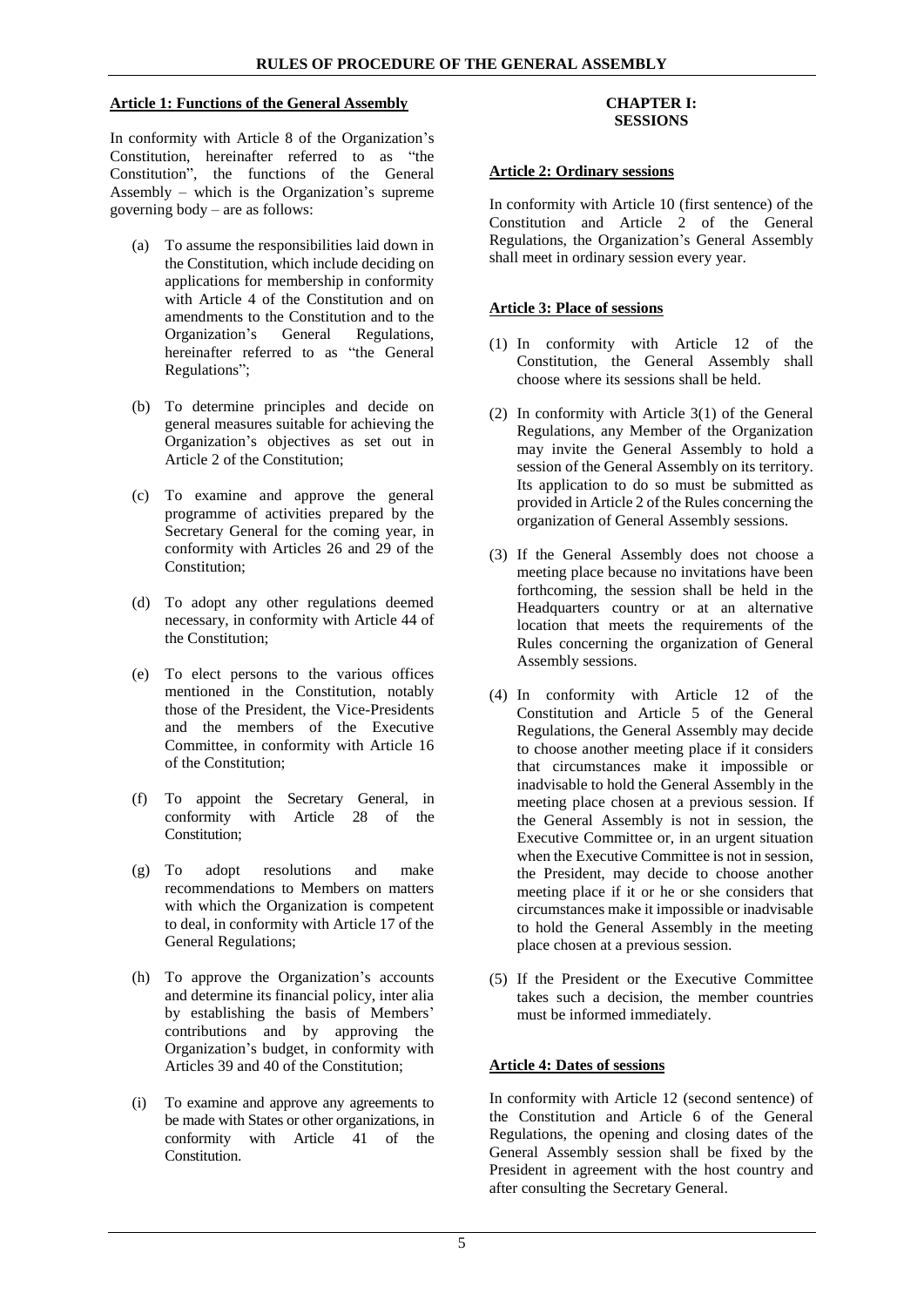# <span id="page-6-0"></span>**Article 5: Invitations**

- (1) In application of Article 7 of the General Regulations, once the place and date of the General Assembly session have been decided upon, invitations shall be sent to all Members of the Organization at least four months before the opening of the session, both by the host country to the other countries via diplomatic channels and by the General Secretariat to all the National Central Bureaus.
- (2) Invitations shall also be sent to any countries that have indicated their intention of applying to join the Organization at the General Assembly session. Such countries shall be invited to send representatives who will have observer status until this status changes, in application of Article 41(1) of the present Rules of Procedure.

# <span id="page-6-1"></span>**Article 6: Invitations to observers**

- (1) In conformity with Article 8(1) of the General Regulations, both police bodies which are not members of the Organization and other international organizations may be invited to attend General Assembly sessions as observers.
- (2) The list of observers shall be drawn up by the Executive Committee and submitted to the host country for approval. However, international organizations with which the Organization has concluded an agreement in application of Article 41(1) of the Constitution may send observers to General Assembly sessions without the prior consent of the host country.
- (3) Once the list of observers has been approved, police bodies which are not members of the Organization shall be invited by both the host country and the Secretary General; international organizations shall be invited by the Secretary General.
- (4) Police bodies and international organizations invited as observers shall send the Secretary General the names and titles of the people who will be representing them at the General Assembly session as soon as possible.

# <span id="page-6-2"></span>**Article 7: Delegations**

(1) In conformity with Article 7(1) of the Constitution, each Member of the Organization may be represented at the General Assembly session by one or several delegates. Each delegation is led by a head of delegation appointed by the appropriate government authority in his or her country.

- (2) Because of the technical nature of the Organization, Members shall attempt to include the following in their delegations:
	- (a) senior officials of departments dealing with law enforcement matters;
	- (b) officials whose normal duties are connected with the Organization's activities;
	- (c) specialists in the subjects on the agenda.
- (3) In conformity with Article 16 of the General Regulations, Members shall notify the Secretary General as early as possible of the composition of their delegations. Any changes to the composition of a delegation shall be notified to the Secretary General prior to the General Assembly session by the head of the delegation concerned or by any member of the delegation appointed by him or her to act on his or her behalf.
- (4) The head of a delegation may appoint a member of that delegation to act and vote on behalf of the country he or she represents at meetings of committees and other groups.

# <span id="page-6-3"></span>**Article 8: Examination of credentials**

- (1) The Secretary General shall appoint the General Secretariat officials responsible for the examination of credentials. These officials shall make up the Credentials Bureau and report to the President of the Organization.
- (2) Before the beginning of the session, the head of each delegation, or a member of the delegation appointed by him or her to act on his or her behalf, shall give the Credentials Bureau the credentials he or she has received from the appropriate government authority. Under the terms of Article 7(1) of the Constitution and in conformity with the procedures applying in the country concerned, the credentials allowing him or her to represent his or her country at the General Assembly session must have been issued by the country's Head of State, Head of Government, Minister of Foreign Affairs or Minister in charge of the INTERPOL National Central Bureau, or by any plenipotentiary.
- (3) The Credentials Bureau can accept any form of proof to confirm the validity of credentials.
- (4) Any difficulty or dispute arising in connection with credentials shall be submitted to the President who shall report on the decision he or she has taken at the beginning of the General Assembly session. If credentials are not accepted by the President, the representatives of the country concerned may attend the General Assembly session as observers unless the Assembly decides otherwise.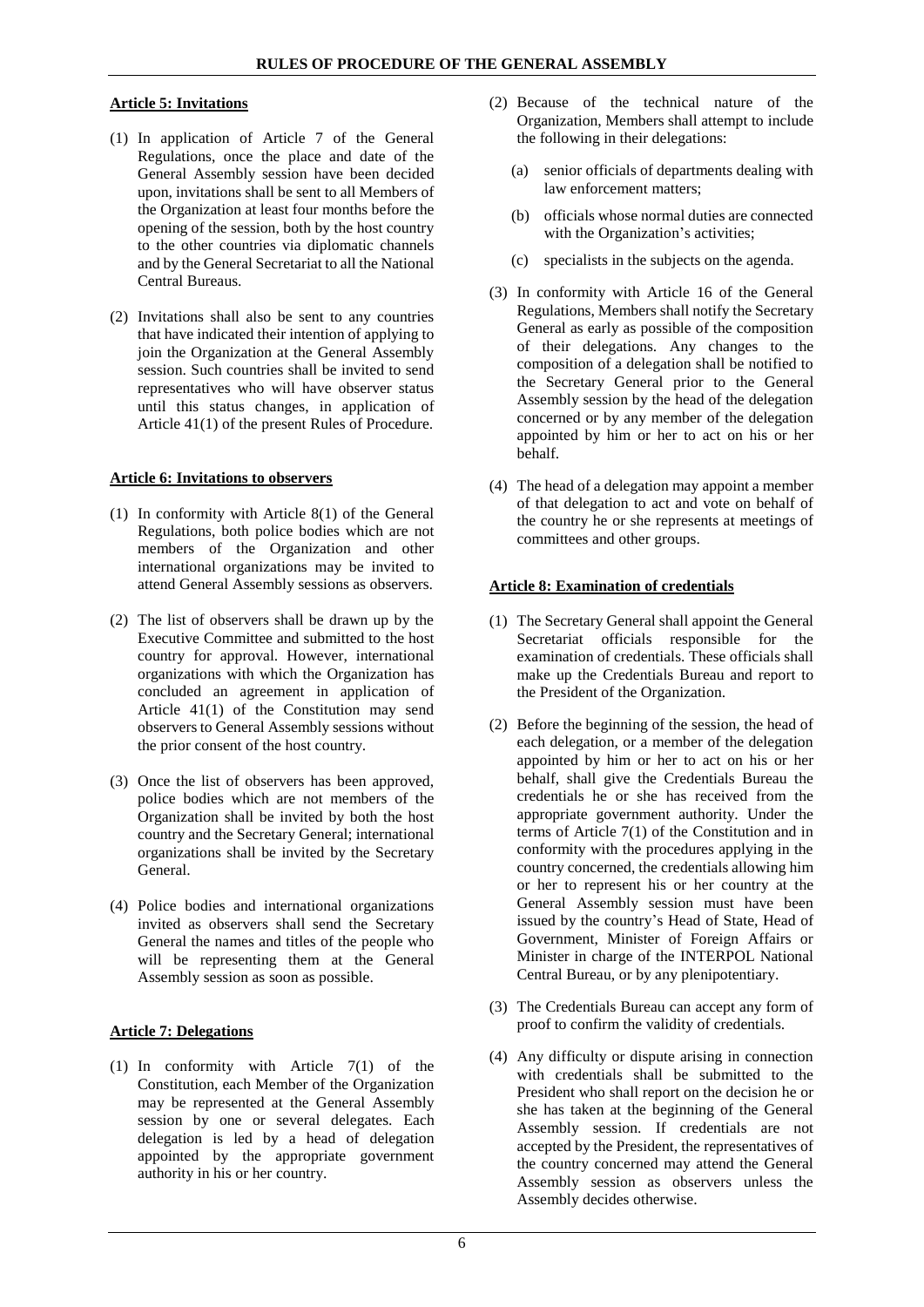# **Article 9: Extraordinary sessions**

- (1) In conformity with Article 10 (second sentence) of the Constitution, the General Assembly may meet in extraordinary session at the request of the Executive Committee or of the majority of Members of the Organization.
- (2) Extraordinary sessions are normally held at the Organization's Headquarters.
- (3) In conformity with Article 14(2) of the General Regulations, after consent has been given by the President an extraordinary session shall be convened by the Secretary General as soon as possible after the request has been made. The extraordinary session shall be held not less than thirty days and not more than ninety days after the request to convene the session.

#### <span id="page-7-0"></span>**CHAPTER II: AGENDA AND WORKING DOCUMENTS**

#### <span id="page-7-1"></span>**Article 10: Preparation of the provisional agenda**

- (1) In conformity with Article 9 of the General Regulations, the provisional agenda for a General Assembly session shall be drawn up by the Executive Committee and communicated, by the General Secretariat, to Members of the Organization at least ninety days before the opening of the session.
- (2) The preliminary draft of the provisional agenda shall be sent to the National Central Bureaus for information before the Executive Committee session during which the provisional agenda is submitted for approval.

#### <span id="page-7-2"></span>**Article 11: Contents of the provisional agenda**

- (1) In conformity with Article 10 of the General Regulations, the provisional agenda shall include:
	- (a) The Secretary General's progress report;
	- (b) The Secretary General's financial report and the draft budget;
	- (c) The programme of activities proposed by the Secretary General for the coming year;
	- (d) Items whose inclusion has been decided on at the previous session of the General Assembly;
	- (e) Items proposed by Members of the Organization;
- (f) Items inserted by the Executive Committee or the Secretary General.
- (2) Where agreements concluded in application of Article 41(1) of the Constitution so provide, the international organizations concerned may propose items for inclusion on the provisional agenda.

#### <span id="page-7-3"></span>**Article 12: Modification of the agenda**

- (1) In conformity with Article 11 of the General Regulations, any Member of the Organization may request that an item be added to the agenda up to thirty days before the opening of a session.
- (2) Any such request shall be accompanied by an explanation, a draft resolution referring to the item if appropriate, and possibly a report. These documents shall be drafted in one of the Organization's working languages and shall be distributed to delegates at the General Assembly session if inclusion of the item on the final agenda is approved.

#### <span id="page-7-4"></span>**Article 13: Approval of the final agenda**

- (1) In conformity with Article 12 of the General Regulations, the Executive Committee, at its meeting immediately preceding the General Assembly, shall issue a final agenda based on<br>the provisional agenda and on the the provisional agenda and on the supplementary items requested, with the items listed in order of urgency and priority. Items left over from the previous session shall take priority over items suggested for the coming session.
- (2) The General Assembly may decide to add to its agenda any item which is both urgent and important.

#### <span id="page-7-5"></span>**Article 14: Communication of working documents**

- (1) In conformity with Article 13 of the General Regulations, the General Secretariat shall send the National Central Bureaus, as far as possible thirty days before the opening of the session, the documents required for examination of the reports and items on the agenda.
- (2) However, documents containing proposals to amend the Constitution or the General Regulations shall be communicated no later than ninety days before the start of the session, in conformity with Article 42(2) of the Constitution and Article 55(1) and (2) of the General Regulations.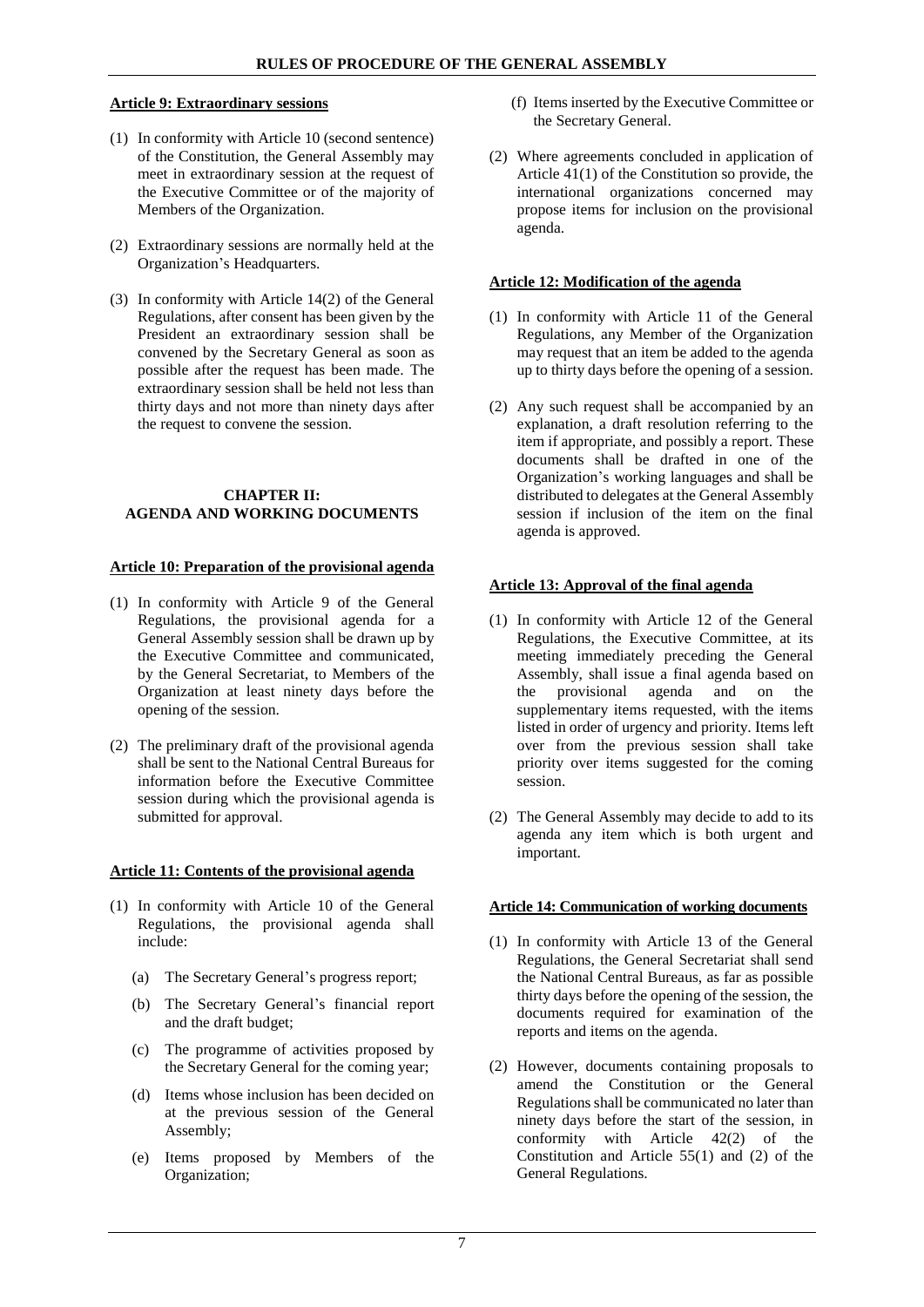(3) Working documents shall not be sent to observers. The latter shall have access at the meeting place to non-confidential working documents which the Secretary General may consider it appropriate to put at their disposal. Observers may submit memoranda to the Secretary General who shall decide whether and how they shall be circulated. Insofar as agreements concluded in application of Article 41(1) of the Constitution allow, the international organizations concerned shall be entitled to submit written statements to the General Assembly.

# <span id="page-8-0"></span>**Article 15: Agenda for an extraordinary session**

In conformity with Article 15 of the General Regulations, the only item on the agenda for an extraordinary session should be the matter for which it was convened.

#### <span id="page-8-1"></span>**CHAPTER III: ORGANIZATION OF SESSIONS**

# <span id="page-8-2"></span>**Article 16: Executive Committee meeting**

In general, an Executive Committee meeting is held in the country hosting the General Assembly a few days before the start of General Assembly proceedings. At this meeting, the Executive Committee shall draw up the final agenda, in conformity with Article 13 of the present Rules of Procedure.

#### <span id="page-8-3"></span>**Article 17: Obligations incumbent upon countries hosting General Assembly sessions**

Host countries shall fulfil the obligations set out in the Rules concerning the organization of General Assembly sessions and those deriving from the agreement (signed beforehand by the inviting country) on the ICPO Interpol's privileges and immunities during the Executive Committee and General Assembly sessions. *(Resolution AGN-2004-RES-12 (Cancún, 2004)*

#### <span id="page-8-4"></span>**Article 18: Seating of delegations**

(1) In the conference hall where the General Assembly meets in plenary session, only five members of each delegation may be seated behind their country's name plate; however, at the request of the head of the delegation concerned, two additional seats may be allocated to delegates representing the Sub-Bureau of the NCB of the country concerned. Participation at the General Assembly proceedings by other members of the delegation will be arranged to fit in with the conference hall layout.

(2) Each year, at the penultimate session of the Executive Committee prior to the General Assembly session, the President shall draw lots (a letter of the alphabet) to decide which country's delegation shall be seated in the first place. Seating for the other delegations shall then follow in alphabetical order.

# <span id="page-8-5"></span>**Article 19: Alphabetical order**

Whenever names are to be listed in alphabetical order, French alphabetical order shall apply.

# <span id="page-8-6"></span>**Article 20: Public access to proceedings**

- (1) In conformity with Article 26 of the General Regulations, the proceedings of the General Assembly and the committees shall not be public, unless otherwise decided by the Assembly.
- (2) The President of the Organization shall decide whether to allow the press access to General Assembly sittings.

#### **CHAPTER IV: CONDUCT OF BUSINESS**

#### <span id="page-8-8"></span><span id="page-8-7"></span>**Article 21: Presiding at General Assembly sessions**

- (1) In conformity with Article 18(a) of the Constitution, the President of the Organization shall preside at General Assembly sessions and direct the discussions.
- (2) In conformity with Article 41 of the General Regulations, if, for any reason whatsoever, the President can no longer preside at the General Assembly, his or her place shall temporarily be taken by the senior Vice-President. If several Vice-Presidents have been in office for the same period of time, the one who has served longest on the Executive Committee shall temporarily preside. Should all the Vice-Presidents be absent, the duties of President shall temporarily devolve upon a member of the Executive Committee designated by the other members.
- (3) The Executive Committee shall be represented at the General Assembly by the President and the Vice-Presidents. Members of the Executive Committee shall attend the General Assembly as part of their countries' delegations and, when taking part in discussions, they shall specify whether they are speaking as members of the Executive Committee or as their countries' representatives.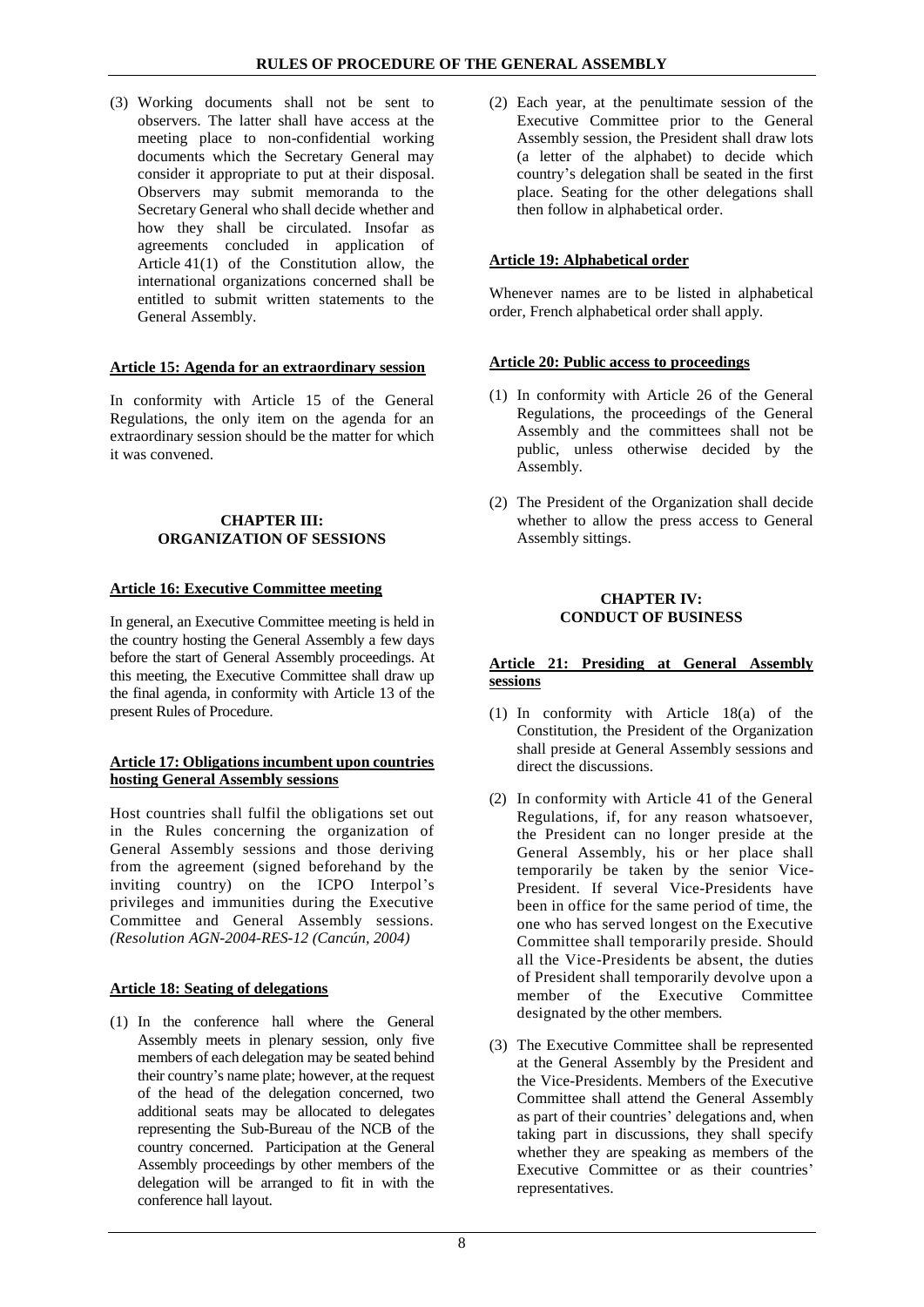#### <span id="page-9-0"></span>**Article 22: Right to speak and list of speakers**

- (1) No delegate may address the General Assembly without the President's permission.
- (2) The President shall call upon speakers in the order in which they indicate their desire to speak. During discussions, the President may announce the list of speakers and, with the consent of the Assembly, may declare the list closed. He or she may, however, allow a delegate to reply to a statement that was made after he or she had declared the list closed, if he or she considers this appropriate.
- (3) The President may call a speaker to order if his or her remarks are not relevant to the subject under discussion and may forbid him or her to speak.
- (4) In conformity with Article 27 of the General Regulations, the Assembly may limit the time allowed to each speaker.

#### <span id="page-9-1"></span>**Article 23: Observers' right to speak**

- (1) Subject to the President's permission, observers may speak during General Assembly plenary sessions on matters within their competence. Similarly, they may also speak at committee meetings subject to the chairman's permission.
- (2) Observers from international organizations may, in accordance with the agreements governing their relations with the Organization concluded in application of Article 41(1) of the Constitution, present their organizations' views on matters connected with their activities.
- (3) Observers may not raise points of order, put procedural motions, appeal against decisions of the President or submit proposals.
- (4) The President may ask observers to leave the conference hall when the General Assembly discusses items which are not relevant to those observers' activities.

# <span id="page-9-2"></span>**Article 24: Statements by the Secretary General or his or her representative**

- (1) In conformity with Article 29(4) of the Constitution, the Secretary General shall have the right to take part in the General Assembly's discussions.
- (2) In conformity with Article 32 of the General Regulations, the Secretary General or his or her representative may intervene during the General Assembly's discussions at any time, whether in plenary session or at meetings of committees or other groups.

#### <span id="page-9-3"></span>**CHAPTER V: POINTS OF ORDER AND PROCEDURAL MOTIONS**

#### <span id="page-9-4"></span>**Article 25: Definitions**

- (1) A point of order is a request made to the President asking him or her to use one of the powers inherent in his or her office or expressly conferred on him or her by the present Rules of Procedure. The President shall take a decision immediately. The decision shall not be put to the vote but shall be subject to appeal, in conformity with Article 26 of the present Rules of Procedure.
- (2) A procedural motion is any of the motions referred to under Articles 27, 28, and 29 of the present Rules of Procedure. A procedural motion shall be put to the vote in conformity with the applicable provisions.
- (3) Points of order and procedural motions are distinct from requests for information or clarification and from observations relating to practical aspects of the session's proceedings.

#### <span id="page-9-5"></span>**Article 26: Points of order**

- (1) A delegate may raise a point of order at any time during the discussions; a ruling shall be given immediately by the President, in conformity with Article 28(1) of the General Regulations.
- (2) Any delegate may appeal against the President's ruling. The Assembly shall vote immediately on the appeal and the President's ruling shall stand unless overruled by a majority of the Members present and voting.
- (3) A delegate raising a point of order may not speak on the substance of the matter under discussion.
- (4) Any motion calling for a decision on the competence of the General Assembly to adopt a proposal submitted to it shall be put to the vote before the vote on the substance of the proposal.
- (5) After the President has announced the commencement of a vote, voting shall not be interrupted until the result has been announced except on a point of order relating to the voting process.

# <span id="page-9-6"></span>**Article 27: Suspension of proceedings**

(1) Suspension of proceedings means the temporary interruption of business.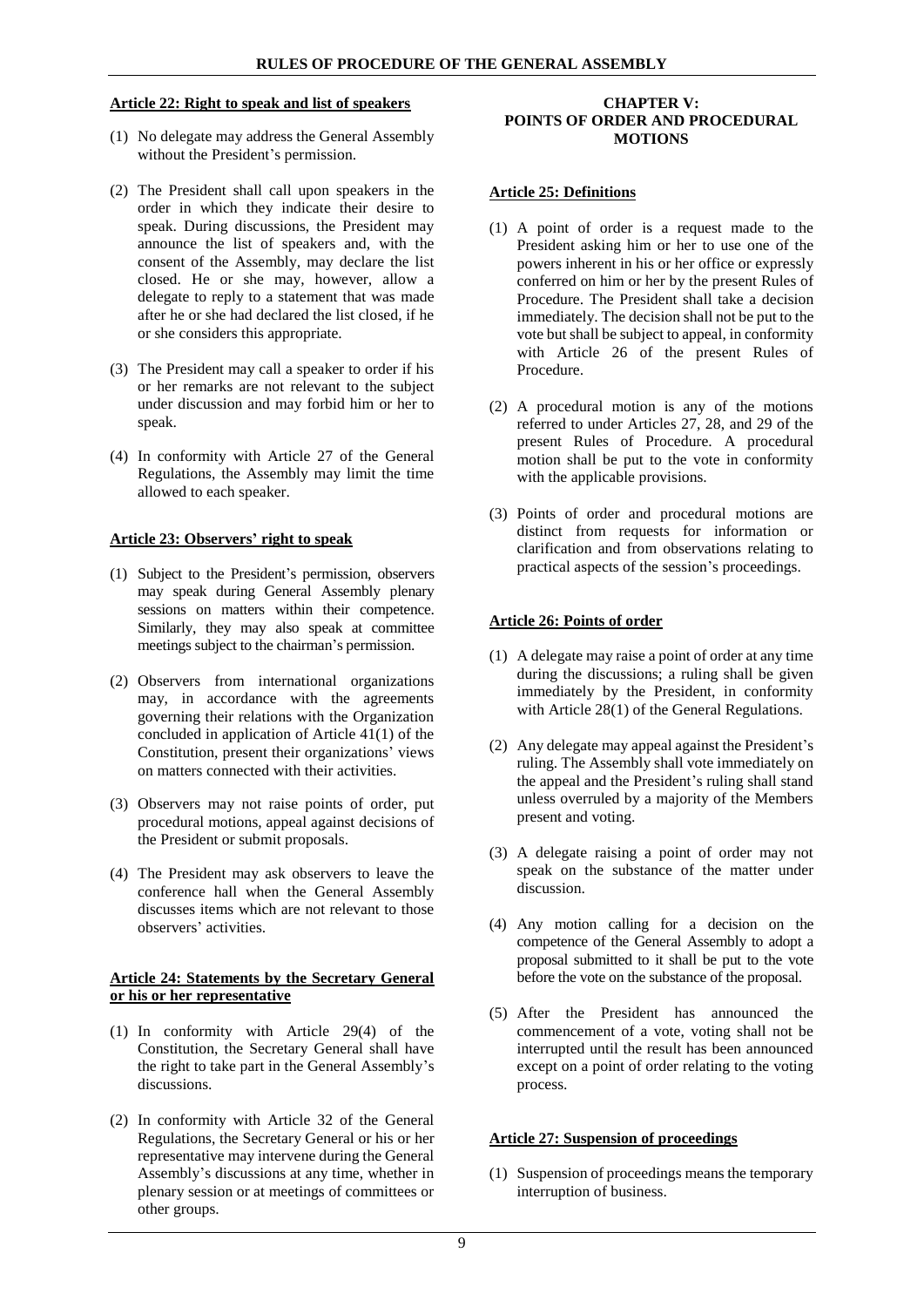(2) In conformity with Article 29 of the General Regulations, if a speaker moves the suspension of proceedings during a discussion, the motion shall be put to the vote immediately.

#### <span id="page-10-0"></span>**Article 28: Adjournment of discussions or sittings**

- (1) Adjournment of a discussion means halting the discussion on a particular subject and resuming the discussion at a subsequent sitting. Adjournment of a sitting means halting all proceedings until another sitting is convened.
- (2) In conformity with Article 29 of the General Regulations, if a speaker moves that a discussion be adjourned, the motion shall be put to the vote immediately.

# <span id="page-10-1"></span>**Article 29: Closure of discussions**

- (1) Closure of a discussion means terminating the discussion on a specific subject until such time as the subject appears on the agenda of a subsequent General Assembly session.
- (2) In conformity with Article 30 of the General Regulations, a delegate may move to close a discussion at any time. Two speakers opposing the closure may then be allowed to speak, after which the Assembly shall vote on the motion. If the Assembly is in favour of the closure, the President shall declare the discussion closed.

# <span id="page-10-2"></span>**Article 30: Order of priority of motions**

Subject to the application of Article 26(2) of the present Rules of Procedure, the motions listed below shall take precedence, in the order in which they are listed, over all other proposals or motions:

- (a) motion to suspend proceedings,
- (b) motion to adjourn a sitting,
- (c) motion to adjourn the discussion on a specific subject,
- (d) motion to close the discussion on a specific subject.

#### <span id="page-10-3"></span>**Article 31: Withdrawal of motions and proposals**

- (1) A motion or proposal may be withdrawn by its sponsor at any time before it has been put to the vote.
- (2) Any delegate may reintroduce a motion or proposal thus withdrawn, with its original priority, provided that he or she does so promptly and that the motion or proposal has not been substantially changed.

# <span id="page-10-4"></span>**Article 32: Proposals with financial implications**

If a draft resolution or proposal of any kind is likely to have financial implications, the Executive Committee shall, in conformity with Article 31(3) of the General Regulations, be requested to give its opinion. If the proposal is made during a sitting, the General Assembly's discussion of that proposal shall be adjourned.

## <span id="page-10-5"></span>**Article 33: Reconsideration of proposals already voted on**

- (1) If a proposal has been adopted or rejected, it shall not be reconsidered at the same session, unless the General Assembly decides otherwise.
- (2) Permission to speak on a motion to reconsider shall be granted only to two speakers opposing the motion, after which it shall immediately be put to the vote.
- (3) Correction of a clerical or arithmetical error in any document relating to a proposal which has already been adopted shall not require reopening of the discussion on the proposal, if the error is of no consequence.

# <span id="page-10-6"></span>**CHAPTER VI: DECISION MAKING AND VOTING**

# <span id="page-10-7"></span>**Article 34: Types of decision**

As a rule, the General Assembly takes decisions in plenary session by adopting resolutions, in conformity with Article 17 of the General Regulations. However, certain decisions which the Assembly is called upon to make in application of the Constitution, the General Regulations, appendices to the General Regulations and the present Rules of Procedure, do not require resolutions. In such cases, the outcome of the voting recorded in the summary record of the session shall constitute the decision. Inter alia, decisions on appointments to office and on applications for membership of the Organization fall into this category.

# <span id="page-10-8"></span>**Article 35: Voting rights**

(1) In conformity with Article 18(1) of the General Regulations each country represented shall have one vote, subject to Article 52 of the General Regulations.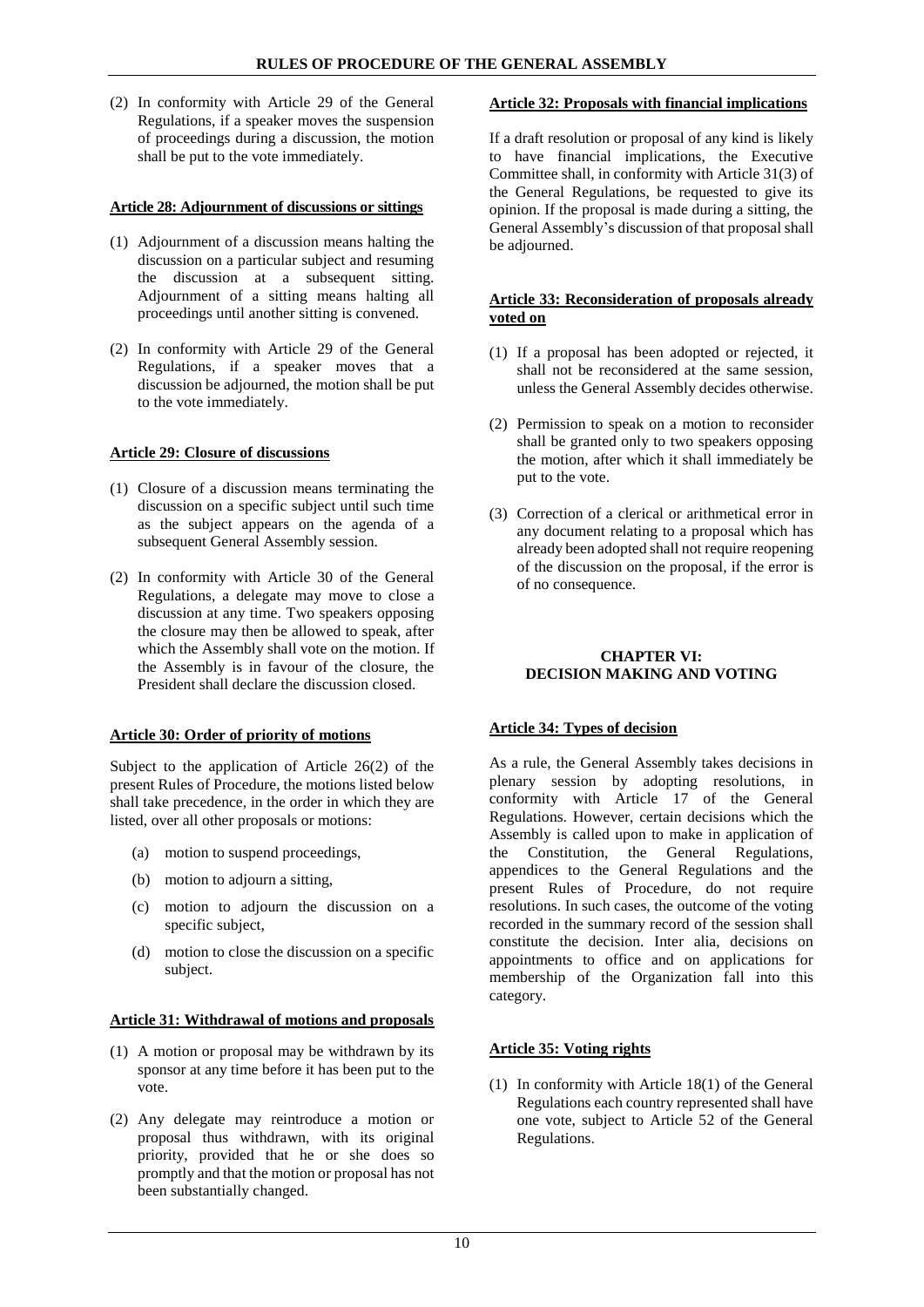- (2) In conformity with Article 13 of the Constitution, only one delegate from each country shall be entitled to vote in the General Assembly. It is usually the head of the delegation who votes in plenary session. He or she may delegate his or her voting rights to a member of his or her delegation.
- (3) In conformity with the last sentence of Article 18 of the General Regulations, the representative of one Member may not vote in place of another Member.

# <span id="page-11-0"></span>**Article 36: Suspension of voting rights**

- (1) In conformity with Article 52(1) of the General Regulations, a Member's right to vote at General Assembly sessions may be suspended if that Member fails to pay its statutory contributions towards the Organization for the current financial year and the previous financial year. However, this restriction shall not apply to votes taken on proposed amendments to the Constitution.
- (2) The Member concerned may submit a request for a waiver of the suspension of voting rights to the General Assembly, pursuant to the procedure set out by the Secretary General.
- (3) Except in the case of a vote on an amendment to the Constitution, a Member whose voting rights have been suspended may not take part in any of the ballots held during plenary sessions or committee meetings.

#### <span id="page-11-1"></span>**Article 37: Procedure for counting votes according to the majority required**

- (1) In conformity with Article 14 of the Constitution and Article 19 of the General Regulations, decisions shall be taken by a simple majority except in cases where a two thirds majority is required by the Constitution. In conformity with Article 20(1) of the General Regulations, the majority shall be decided by a count of those present and casting an affirmative or negative vote. Those abstaining shall be considered as not voting; they may, however, take the floor to explain their abstention.
- (2) In conformity with Article 20(2) of the General Regulations, when the Constitution requires a "majority of the Members", the calculation of this majority shall be based on the total number of the Members of the Organization, whether or not they are represented at the General Assembly session.

#### <span id="page-11-2"></span>**Article 38: Decisions requiring a two-thirds majority**

- (1) Decisions amending the Organization's Constitution require a two-thirds majority of the Members of the Organization, in conformity with Article 42 of the Constitution.
- (2) Decisions on the following subjects require a two-thirds majority of Members present and voting:
	- (a) applications for membership, in conformity with Article 4, second paragraph, of the Constitution;
	- (b) election of the President of the Organization, in conformity with Article 16, second paragraph, of the Constitution;
	- (c) adoption of the General Regulations and its Appendices, in conformity with Article 44 of the Constitution;
	- (d) amendments to the General Regulations and its Appendices, in conformity with Article 44 of the Constitution.

# <span id="page-11-3"></span>**Article 39: Voting procedure**

- (1) In conformity with Article 21 of the General Regulations, voting shall be by a single ballot, except where a two thirds majority is required. In the latter case, if the required majority is not obtained in the first ballot, a second vote shall be taken.
- (2) In conformity with Article 22(1) of the General Regulations, voting shall be by a show of hands, by roll call or by secret ballot.
- (3) If a proposal can be adopted by a simple majority and voting is by a show of hands, the President may announce that he or she will not have the votes counted. If no delegate raises a point of order in that connection, the President shall first ask those in favour of the motion to vote. If there is a clear majority in favour of the proposal, the President shall immediately ask for votes against and then for abstentions, without having the votes in favour counted. If there is doubt as to the outcome of the vote, the President may ask delegates to vote again and have all votes counted.
- (4) A delegate may at any time propose that voting be by roll-call, except where a secret ballot is required. The roll-call shall be taken in French alphabetical order. The vote of each Member participating in a roll-call shall be recorded in the summary record of the meeting.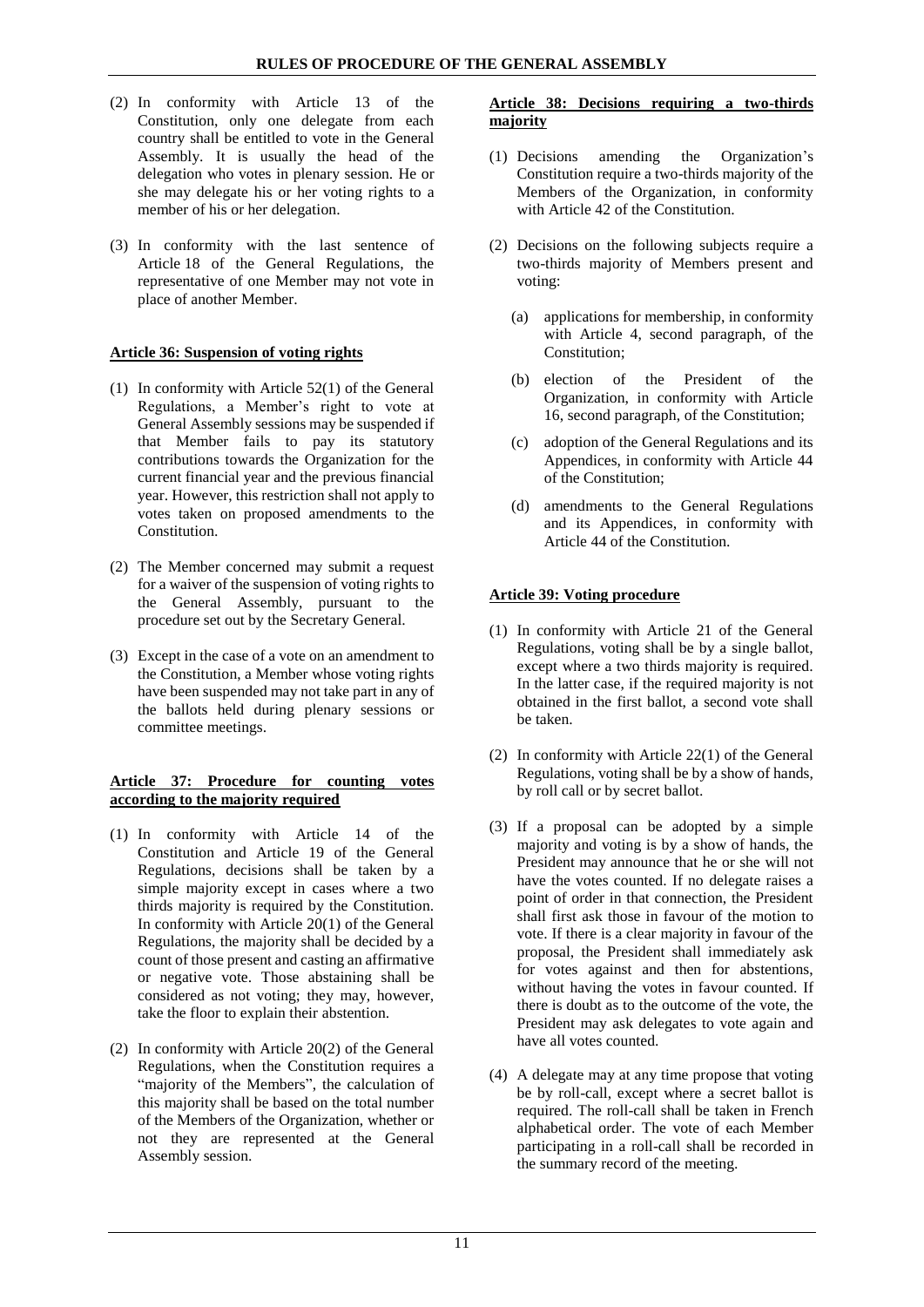(5) After voting has ended, delegates may make brief statements, solely to explain why they voted as they did. The sponsor of a proposal shall not explain his or her vote on that proposal, unless it was amended before the voting.

# <span id="page-12-0"></span>**Article 40: Secret ballot**

- (1) Voting by secret ballot shall be compulsory in the following cases:
	- (a) the election of the President, of the Vice-Presidents and of Delegates on the Executive Committee, in conformity with Article 23, first paragraph, of the General Regulations;
	- (b) the appointment of the Secretary General, in conformity with Article 42, first paragraph, of the General Regulations.
	- (c) the decision to terminate the term of office of an Executive Committee member before it is due to expire, in conformity with Article 24 of the Constitution, or to remove the Secretary General from office, in conformity with Article 28, third paragraph, of the Constitution.
- (2) If a delegate proposes a vote by secret ballot on any other matter, the General Assembly shall decide on the proposal by a show of hands. If the Assembly decides to vote on a given matter by secret ballot, no other voting method may be requested or prescribed.
- (3) If the Assembly is required to vote or decides to vote by secret ballot, the ballot itself and the verification on the number of ballot papers shall take place in plenary session. The secret ballot shall be held under the supervision of the Elections Board referred to in Article 47 of the present Rules of Procedure. The Elections Board shall count the votes. The Assembly may proceed with its business while waiting for the President to announce the results of the ballot.
- (4) The President shall announce the results of the ballot in the following order:
	- (a) number of countries represented at the General Assembly and entitled to vote;
	- (b) number of abstentions;
	- (c) number of invalid papers;
	- (d) number of votes expressed;
	- (e) number of votes constituting the majority required;
	- (f) number of votes in favour and number against or, depending on the ballot, number of votes obtained by each candidate, in decreasing order.

# <span id="page-12-1"></span>**Article 40A: Electronic voting**

- (1) Unless it otherwise decides in special circumstances, the General Assembly shall vote by electronic means.
- (2) In the case of a vote taken in conformity with Article 39(3) (vote by a show of hands), details of the individual votes cast by the delegates shall be accessible during the sitting at which the vote is taken, but only the final result of the vote shall be announced and recorded.
- (3) In the case of a vote taken in conformity with Article 39(4) (vote by roll-call), the General Assembly shall no longer need to call upon each country in turn. However, the individual votes cast by the delegates shall be recorded and published and the final result of the vote shall be announced and recorded.
- (4) In the case of a vote taken in conformity with Article 40(3) (vote by secret ballot), the individual votes cast by the delegates shall in no case be recorded; only the final result of the vote shall be announced and recorded.

# <span id="page-12-2"></span>**Article 41: Applications for membership**

- (1) Applications for membership require a two thirds majority of the General Assembly for acceptance, in conformity with Article 4 (last paragraph) of the Constitution.
- (2) The representatives of countries whose applications for membership have been accepted shall no longer be observers at the General Assembly; they shall take their places as delegates of full Members of the Organization. Representatives of countries whose applications for membership have not been accepted may continue to attend the General Assembly session as observers, unless the Assembly decides otherwise.

# <span id="page-12-3"></span>**Article 42: Voting on resolutions**

- (1) In conformity with Article 24 of the General Regulations, draft resolutions shall be voted on in their entirety, it being understood that only one draft resolution may be voted on at a time. A delegate may move that paragraphs of a draft resolution be voted on separately, in which case the complete text shall subsequently be put to the vote.
- (2) In conformity with Article 31(1) of the General Regulations, the General Assembly may not vote on a draft resolution unless copies of it, in all the working languages referred to in Article 61 of the present Rules of Procedure, have been circulated. A "draft resolution" is understood to be: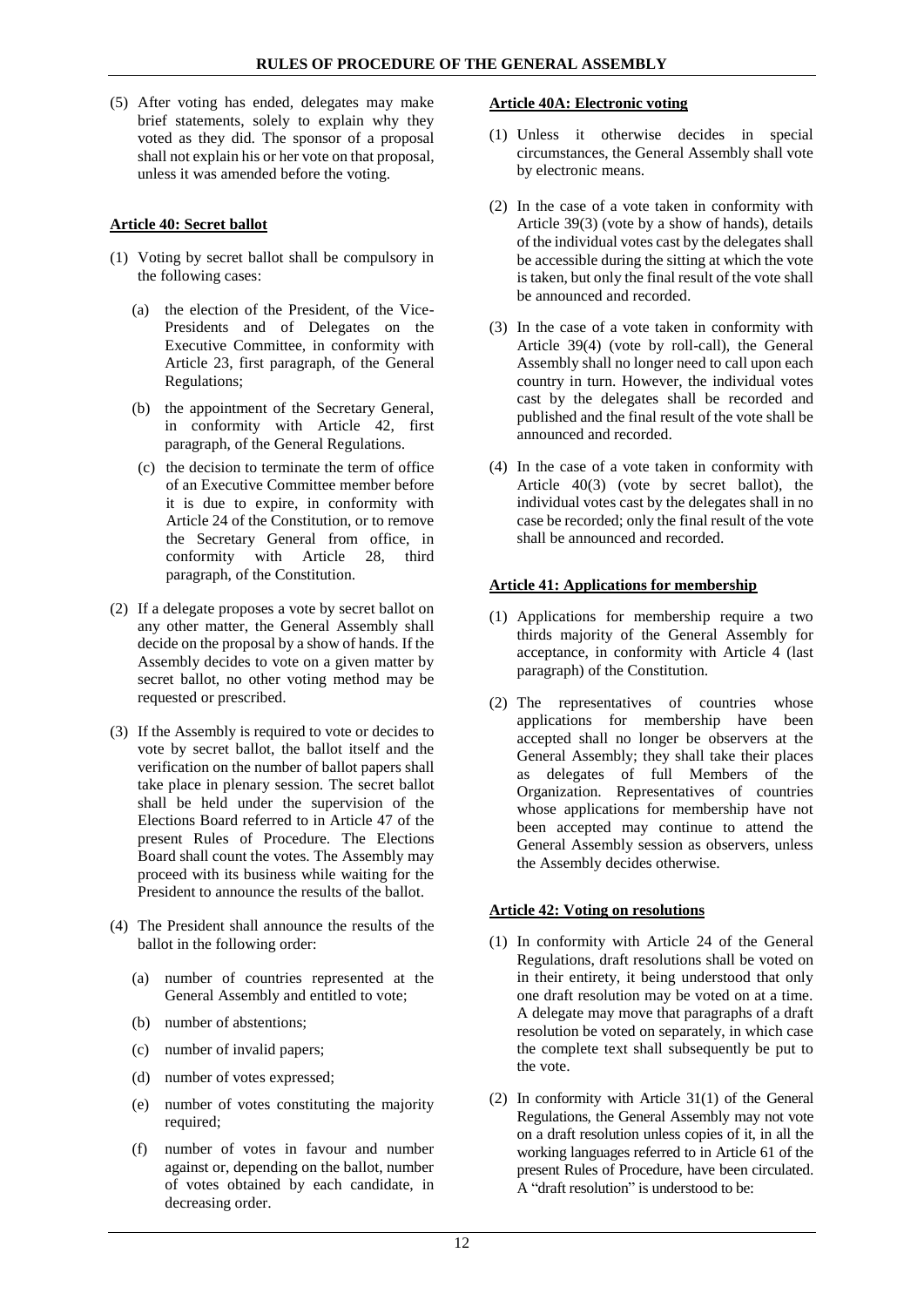- (a) either a document submitted directly to the General Assembly in plenary session,
- (b) or a document which has been submitted beforehand to a committee; in this case, the preliminary draft resolution may be amended by the committee.
- (3) Amendments and counterproposals may be discussed immediately, unless a majority requests that written copies of them be distributed first. Discussions shall be strictly limited to the text affected by the proposal or amendment.
- (4) In conformity with Article 25(1) of the General Regulations, if an amendment to a draft resolution is proposed, the amendment shall be voted on first. Before proceeding with the vote, the President shall read out the amendments if written copies of them have not been circulated.
- (5) If there are several amendments the President shall put them to the vote separately, commencing with the ones farthest removed in substance from the original proposal. If the adoption of one amendment necessarily implies the rejection of another amendment, the latter shall not be put to the vote.
- (6) If one or more amendments are adopted, the draft resolution, as amended, shall then be put to the vote. Voting shall take place solely on the amended text. If an amendment has been accepted by the original sponsor, that amendment shall be deemed to be an integral part of the original proposal and no separate vote shall be required thereon.

# <span id="page-13-0"></span>**Article 43: Ad hoc Committee**

- (1) In conformity with Article 56 of the General Regulations, an ad hoc Committee shall be set up to give a prior opinion on all proposals for amendment of the Constitution or the General Regulations, or for the adoption or amendment of Appendices to the General Regulations.
- (2) The ad hoc Committee shall have five members:
	- (a) three members elected by the Assembly by a show of hands during the first plenary session;
	- (b) two members of the Executive Committee appointed by that Committee at its most recent session.
- (3) Once appointed, the five ad hoc Committee members shall be given copies of the draft amendments submitted to the General Assembly.
- (4) The names and countries of the delegates elected to the ad hoc Committee shall be recorded in the summary record of the plenary session.

# <span id="page-13-1"></span>**Article 44: Voting on amendments to the Constitution**

- (1) In conformity with Article 42(2) of the Constitution, any proposal to amend the Constitution – whether it is a proposal from a Member or from the Executive Committee – shall be communicated by the Secretary General to the Organization's Members at least ninety days before submission to the General Assembly for consideration.
- (2) The General Assembly shall vote on the draft amendment after the ad hoc Committee has met in conformity with Article 43 of the present Rules of Procedure and has given its opinion.
- (3) In conformity with Article 42(3) of the Constitution, amendments to the Constitution cannot be adopted without the approval of a two thirds majority of the Organization's Members.
- (4) The procedure for adopting resolutions referred to in Article 42 of the present Rules of Procedure shall apply, mutatis mutandis, to the adoption of amendments to the Constitution.

# <span id="page-13-2"></span>**Article 45: Voting on amendments to the General Regulations**

- (1) In conformity with Article 55 of the General Regulations, an amendment to the General Regulations may be proposed:
	- (a) by a Member of the Organization, provided the proposal has been sent to the General Secretariat at least one hundred and twenty days before the opening of the General Assembly session;
	- (b) by the Executive Committee or the Secretary General;
	- (c) during a General Assembly session, in case of urgent necessity, provided that a written, reasoned proposal is submitted jointly by three Members, and provided that the proposal is not an amendment which has already been submitted and rejected during the session.
- (2) Except in the circumstances referred to in (1,c) above, any proposed amendment to the General Regulations, whether submitted by a Member, by the Executive Committee or by the Secretary General, shall be communicated by the Secretary General to the Organization's Members at least ninety days before being submitted to the General Assembly for consideration.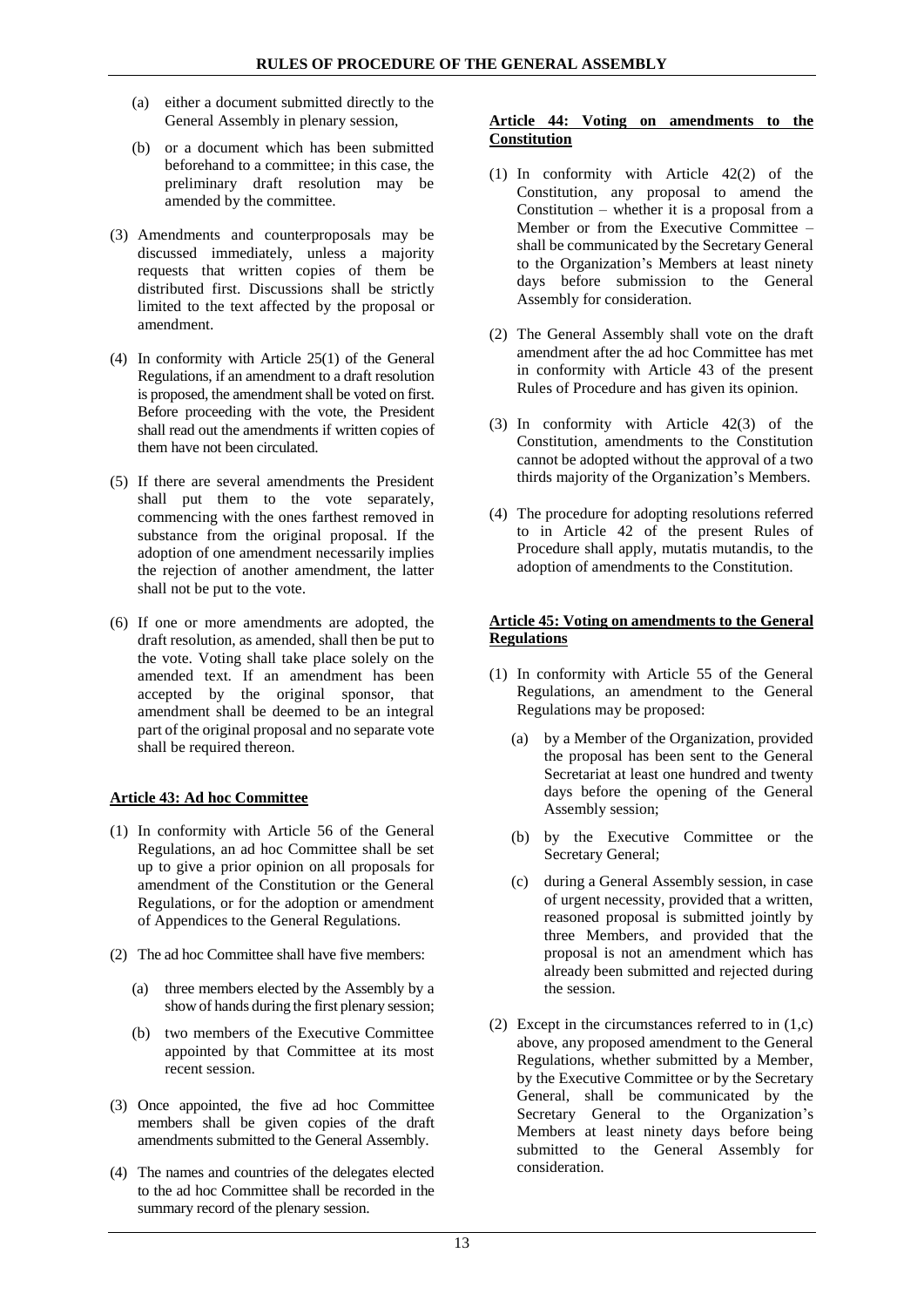- (3) The General Assembly shall vote on such draft amendments after the ad hoc Committee has given its opinion, in conformity with Article 43 of the present Rules of Procedure.
- (4) In conformity with Article 44 of the Constitution, amendments to the General Regulations and the adoption or amendment of an appendix to those Regulations shall require approval by a two thirds majority.
- (5) The procedure for adopting resolutions referred to in Article 42 of the present Rules of Procedure shall apply, mutatis mutandis, to the adoption of amendments to the General Regulations and to the adoption or amendment of an appendix to those Regulations.

#### <span id="page-14-0"></span>**CHAPTER VII: PROCEDURE FOR ELECTION AND APPOINTMENT**

# <span id="page-14-1"></span>**Article 46: Nominations for election to the Executive Committee**

- (1) The General Secretariat shall inform the Organization's Members:
	- (a) at least six months before the opening of the General Assembly session, of any seats becoming vacant on the Executive Committee;
	- (b) as soon as possible, of any other seat that becomes vacant on the Executive Committee before the elections, besides those specified in paragraph (a).
- (2) Members shall submit to the General Secretariat nominations for vacant seats:
	- (a) under paragraph 1(a) of the present Article, no later than 45 days before the opening of the General Assembly session;
	- (b) under paragraph 1(b) of the present Article, within the deadline which is set by the General Secretariat.

No nomination received by the General Secretariat after the deadline shall be deemed valid.

- (3) Members wishing to put forward nominations shall ensure that the following conditions are met:
	- (a) The Members enjoy full voting rights pursuant to Article 40 of the General Regulations;
	- (b) The nominations are put forward by Members as a formal submission, specifying the vacant post(s) concerned, and the names, official positions and relevant experience of their nominees;
- (c) Their nominees hold official positions within the Member's national administration*;*
- (d) Their nominees are included in their delegations to the General Assembly;
- (e) Their nominees are able to communicate effectively in at least one of the working languages of the Organization, referred to in Article 54(1) of the General Regulations;
- (f) Their nominees are able to attend all Executive Committee sessions and to devote the necessary time to discharging their duties as Executive Committee members;
- (g) The nominations are accompanied by an official written acceptance by the nominees put forward, certifying that they fulfil the requirements laid down in this Article.
- (4) The General Secretariat shall record all the nominations received for the vacant seats on the Executive Committee. It shall inform the Members of all the nominations received and recorded.
- (5) The Members shall ensure that campaigning activities are conducted ethically with due regard for the highest standards of good conduct in electoral matters. The General Assembly shall establish the rules of conduct for election campaigning activities.

# <span id="page-14-2"></span>**Article 47: Elections Board**

- (1) In conformity with Article 40 of the General Regulations, an Elections Board shall be established by the General Assembly at the start of each session.
- (2) The Elections Board shall consist of at least three Members elected by a show of hands.
- (3) Members who have put forward nominations for election to the Executive Committee, for appointment as Secretary General, or for any other elective office, may not be elected to the Elections Board.
- (4) The Members elected to the Elections Board shall designate one of their delegates to sit on the Elections Board. The Members elected to the Elections Board and the names of their delegates shall be recorded in the summary record of proceedings of the session.
- (5) The Elections Board shall elect its own Chairperson.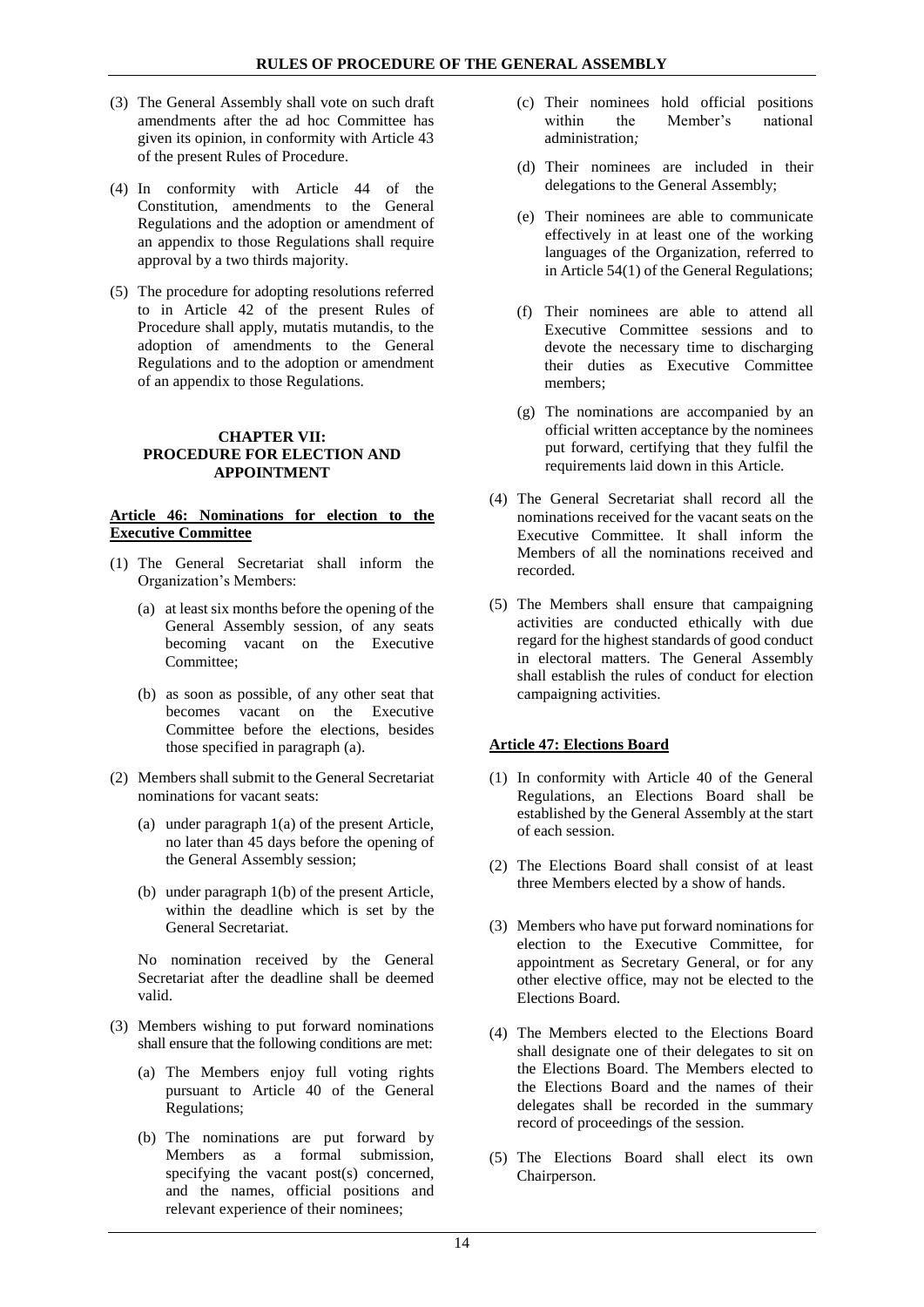- (6) The Elections Board shall meet to scrutinize the nominations submitted by Members and to ensure that they are valid with regard to the following requirements:
	- (a) The date of receipt of nominations complies with Article 46(2);
	- (b) The nominations are put forward by Members in conformity with the requirements laid down in Article 46(3);
	- (c) The nominations are put forward with due regard for the principle of geographical distribution in conformity with Articles 15, second paragraph, 16, third paragraph, and 17, second paragraph, of the Constitution;
	- (d) The nominations comply with the rules regarding re-election, in conformity with Articles 17, first paragraph, and 19 of the Constitution.
- (7) The Elections Board shall submit the list of valid nominations in alphabetical order to the General Assembly. It shall draw the attention of the General Assembly to the nominations that do not meet the aforementioned requirements. The nominations shall subsequently be put to the vote.

# <span id="page-15-0"></span>**Article 48: Procedure for electing members of the Executive Committee**

- (1) The election of members of the Executive Committee shall take place by secret ballot during the last plenary session of the General Assembly according to the method set out in Articles 14 and 16, second paragraph, of the Constitution and in the present Rules.
- (2) The President shall read out to the General Assembly the list of valid nominations, as drawn up by the Elections Board, for each vacant seat.
- (3) After verifying that the delegations have voted, the President shall announce the ballot closed and announce the result of the vote.

# <span id="page-15-1"></span>**Article 49: Termination of the term of office of an Executive Committee member**

(1) The term of office of an Executive Committee member ends after the closing of the General Assembly session during which the member is replaced.

- (2) In conformity with Article 23, first paragraph, of the Constitution, an Executive Committee member's term of office is deemed to end before it is due to expire, in the following circumstances:
	- (a) Resignation from the Executive Committee, subject to written notification by the member of the Executive Committee to the competent governmental authority;
	- (b) Cessation of the official position within the national administration of his or her country;
	- (c) Death of the Executive Committee member in office;
	- (d) Any circumstances that prevent Executive Committee members from carrying out their duties on the Executive Committee, such as physical or mental disabilities or personal or professional incapacity;
	- (e) Removal from his or her post on the Executive Committee by the competent governmental authority.
- (3) Notifications, as referred to in Article 23, second paragraph, of the Constitution, shall be made in writing and shall take effect on the date of receipt by the Secretary General.
- (4) In conformity with Article 24 of the Constitution, the General Assembly shall vote by secret ballot to decide on the early termination of the term of office of an Executive Committee member.
- (5) New members shall be elected in accordance with the applicable rules governing the election of members of the Executive Committee.

# <span id="page-15-2"></span>**Article 50: Appointment of the Secretary General**

- (1) In conformity with Article 28(1) of the Constitution and Article 42 of the General Regulations, the appointment of the Secretary General, for a five-year term of office, shall be proposed by the Executive Committee and approved by the General Assembly.
- (2) The Secretary General shall be elected by secret ballot. The President shall announce the name of the candidate the Executive Committee has proposed for the post of Secretary General, and put the proposal to the vote.
- (3) Should the General Assembly fail to elect the candidate proposed by the Executive Committee, the sitting shall be suspended and the Executive Committee shall meet immediately. It shall submit another name within 24 hours.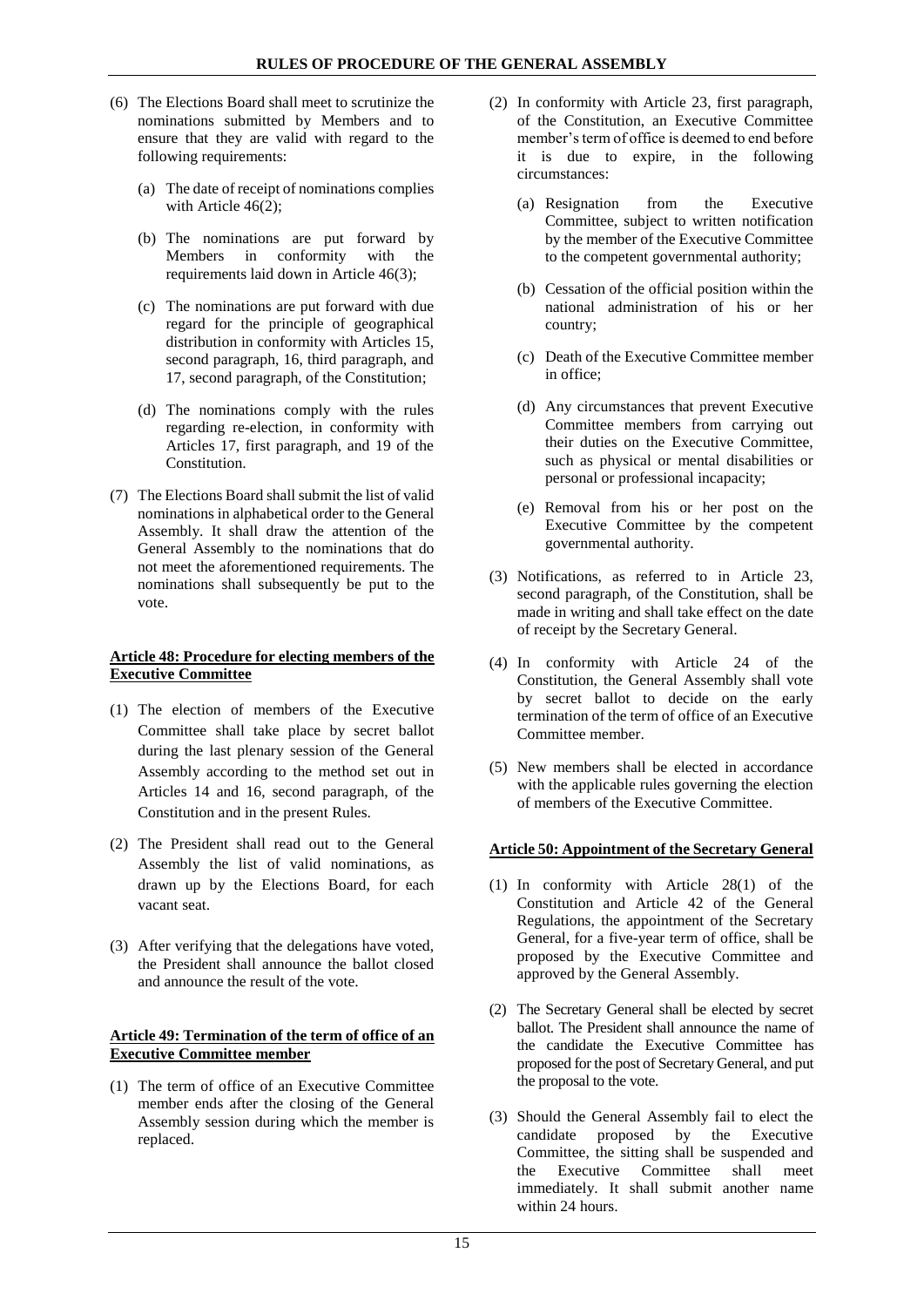(4) In conformity with Article 28(3) of the Constitution, the General Assembly may, in exceptional circumstances on the basis of a proposal made by the Executive Committee, remove the Secretary General from office before the end of his or her term. In such cases, the General Assembly shall vote by secret ballot.

## <span id="page-16-0"></span>**Article 51: Appointment of the Organization's Advisers**

- (1) In conformity with Article 35, first paragraph, of the Constitution, Advisers shall be appointed by the Executive Committee. The appointments require ratification by the General Assembly.
- (2) In conformity with Article 35 of the Constitution, Advisers have a purely consultative role. In conformity with Articles 46 and 47 of the General Regulations, the General Assembly may decide to consult the Advisers individually or collectively and to ask them to submit reports or papers on scientific matters.
- (3) In conformity with Article 48 of the General Regulations, Advisers may be present at General Assembly meetings as observers and, at the President's invitation, may take part in discussions.
- (4) In conformity with Article 37 of the Constitution, an Adviser may be removed from office by decision of the General Assembly.

#### <span id="page-16-1"></span>**Article 52: Equally divided votes**

In conformity with Article 23 of the General Regulations, if two candidates obtain the same number of votes, a second ballot shall be taken. If the outcome is not decisive, lots shall be drawn to determine the successful candidate.

# **CHAPTER VIII: COMMITTEES**

#### <span id="page-16-3"></span><span id="page-16-2"></span>**Article 53: Setting up committees**

In conformity with Article 11 of the Constitution and Article 35(1) of the General Regulations, the General Assembly may set up any committees it deems necessary to deal with specific items on the agenda.

#### <span id="page-16-4"></span>**Article 54: Committee meetings**

Subject to the General Assembly's power to set up or abolish committees, and depending on the Agenda prepared by the Executive Committee, the following committees or other groups shall, as a rule, hold meetings:

- (a) Heads of National Central Bureaus,
- (b) Delegates from each continent (at Continental Meetings),
- (c) Finance Committee,
- (d) Computerization and Telecommunications Committee.

#### <span id="page-16-5"></span>**Article 55: Order of business at committee meetings**

- (1) In conformity with Article 36(1) of the General Regulations, each committee shall elect its own chairman.
- (2) Committee meetings shall be subject to the same rules as plenary sessions of the General Assembly.
- (3) Committees may not, on their own initiative, add new items to their agendas.
- (4) Delegations present at committee meetings shall be entitled to vote under the same conditions as at General Assembly plenary sessions.

#### <span id="page-16-6"></span>**Article 56: Committee reports**

In conformity with Article 37 of the General Regulations, committees shall report verbally on their work to the General Assembly in plenary session, either through their chairmen or through rapporteurs they have appointed.

# <span id="page-16-7"></span>**Article 57: Consultation of committees outside General Assembly sessions**

In conformity with Article 38 of the General Regulations, committees may be consulted between sessions, unless the General Assembly decides otherwise. The President, after consulting the Secretary General, may allow a committee to meet provided that any resulting financial implications are approved beforehand by the Executive Committee.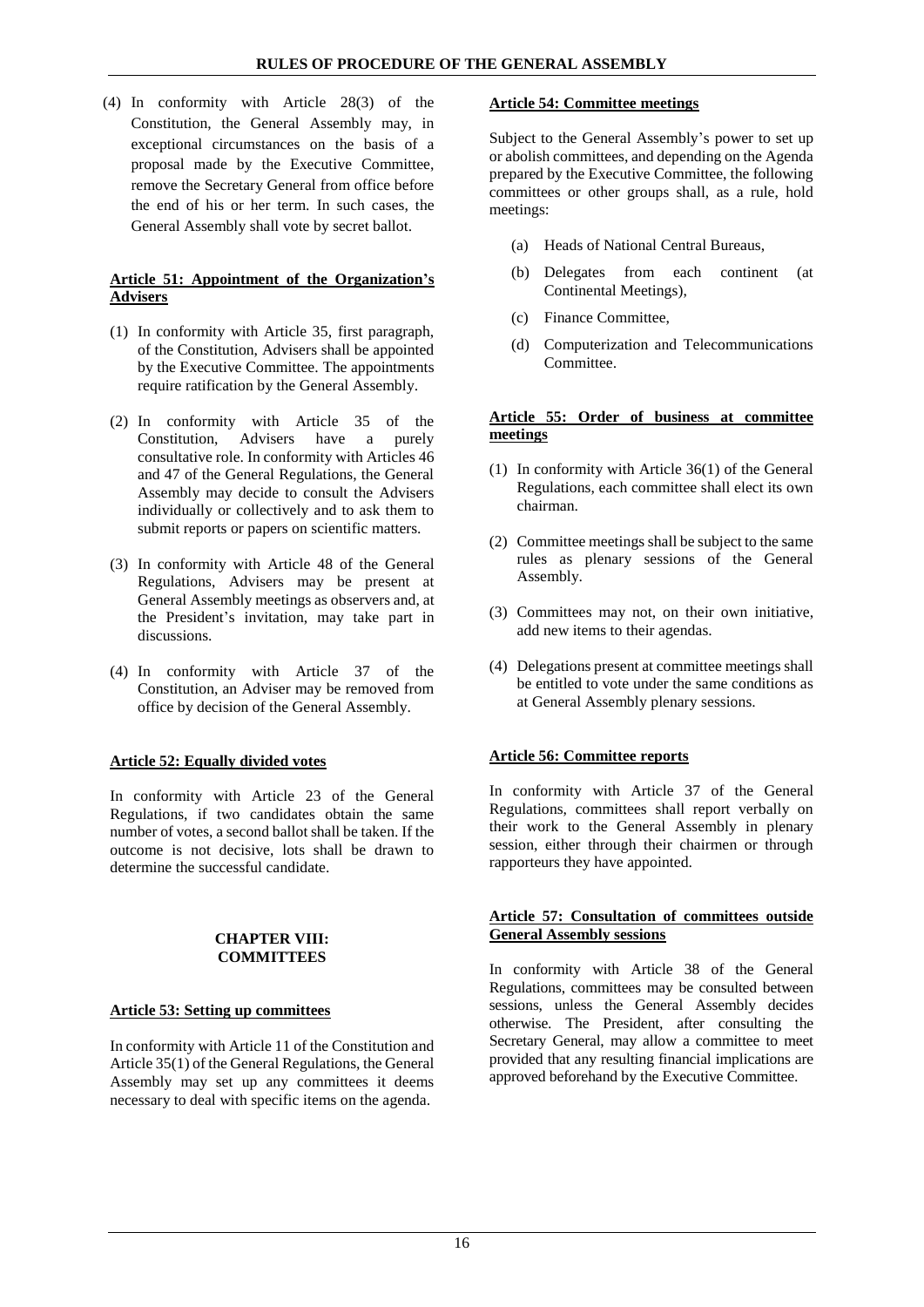#### <span id="page-17-0"></span>**CHAPTER IX: SECRETARIAT FACILITIES FOR THE GENERAL ASSEMBLY**

# <span id="page-17-1"></span>**Article 58: Secretariat**

- (1) The Secretary General shall be ex officio the Secretary of the General Assembly. He or she may delegate this function.
- (2) In conformity with Article 34 of the General Regulations, the Secretary General shall engage, direct and supervise the personnel necessary for the Assembly's secretariat.
- (3) It shall be the duty of the General Secretariat to receive, translate into the General Assembly's working languages referred to in Article 61 of the present Rules of Procedure, and circulate all documents, reports, resolutions and summary records relating to the General Assembly and its committees, and to perform any other tasks required in connection with the activities of the General Assembly or its committees.

# <span id="page-17-2"></span>**Article 59: Summary records**

- (1) In conformity with Article 33 of the General Regulations, summary records of the discussions that take place during the General Assembly plenary sessions and committee meetings shall be distributed as soon as possible in the Assembly's working languages referred to in Article 61 of the present Rules of Procedure.
- (2) Delegates and any other persons, such as Executive Committee members and Advisers, who have taken part in General Assembly discussions, shall inform the General Secretariat in writing of any corrections they wish to have made to the summary records, as soon as possible and no later than thirty days following the end of the General Assembly session.

#### <span id="page-17-3"></span>**Article 60: Communication of resolutions adopted**

The General Secretariat shall send copies of the resolutions adopted, in the working languages of the General Assembly referred to in Article 61 of the present Rules, to the National Central Bureaus as soon as possible.

# **CHAPTER X: LANGUAGES**

# <span id="page-17-5"></span><span id="page-17-4"></span>**Article 61: Languages of the General Assembly**

In conformity with Article 54(1) of the General Regulations, the languages of the General Assembly shall be Arabic, English, French and Spanish.

# <span id="page-17-6"></span>**Article 62: Use of another language**

- (1) In conformity with Article 54(2) and 54(3) of the General Regulations, any delegate may speak during General Assembly discussions in a language other than those mentioned in Article 61 of the present Rules, provided that he or she makes arrangements for interpretation into one of the four languages concerned.
- (2) Requests for simultaneous interpretation of a language other than those mentioned in Article 61 must emanate from a group of countries and must be submitted at least four months before the date of the General Assembly session to the Secretary General who will state whether such interpretation will be technically feasible.
- (3) Countries wishing to apply the provisions of paragraphs (1) or (2) above shall assume full responsibility for taking the appropriate administrative measures and for meeting all the expenses incurred.

# **CHAPTER XI: FINAL PROVISIONS**

#### <span id="page-17-8"></span><span id="page-17-7"></span>**Article 63: Travel and subsistence expenses for those attending the General Assembly**

- (1) The travel and subsistence expenses of all delegations to the General Assembly shall be borne by the Members concerned.
- (2) The travel expenses of Executive Committee members, and their subsistence expenses for the period corresponding to the General Assembly session, shall be borne by the countries of which they are nationals.